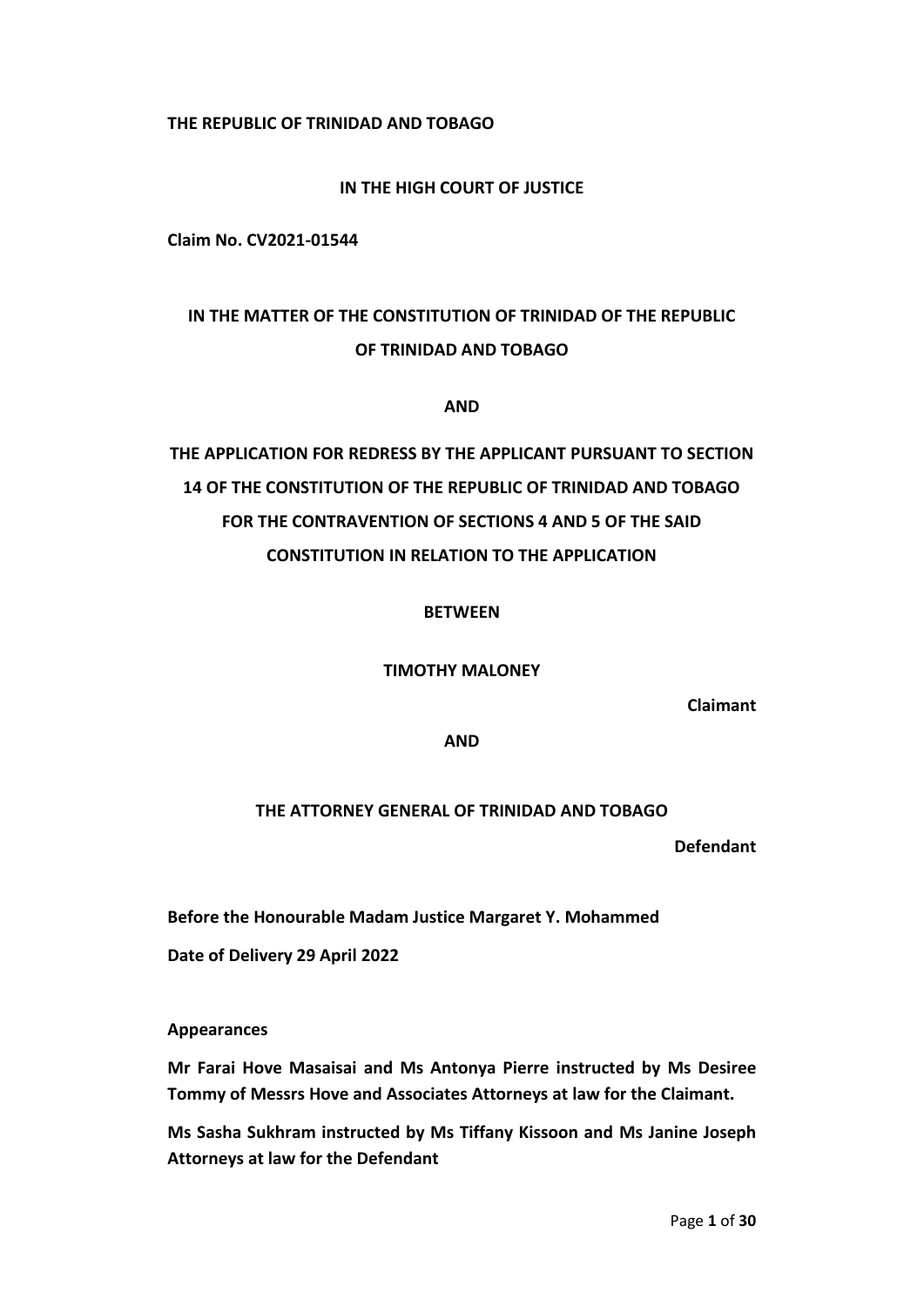#### **JUDGMENT**

#### **INTRODUCTION**

- 1. On 29 April 2017, the Claimant was discharged from the Trinidad and Tobago Defence Force (TTDF) on the ground of completion of service. He filed the instant action four years afterwards, seeking orders which concerned his failure to be promoted while he was an officer in the TTDF. The orders he has sought are :
	- (a) A declaration that the Claimant has been treated in an illegal and discriminatory manner contrary to the constitutional right to equality of treatment from a public authority in the exercise of its functions in breach of section 4(d) of the Constitution of Trinidad and Tobago<sup>1</sup> ("the Constitution").
	- (b) A declaration that the Claimant's right to due process of law was infringed upon in breach of section 4(a) of the Constitution.
	- (c) A declaration that the Claimant's right to equality before the law and protection of the law was infringed upon in breach of section 4(b) of the Constitution.
	- (d) A declaration that the Defendant failed to act in a fair manner contrary to the constitutional right to a fair hearing and to the rules of natural justice.
	- (e) An order that the Claimant be reappointed to the promoted position of Staff Sergeant with retroactive effect from 2014.
	- (f) An order that the Defendant pay to the Claimant damages including pecuniary, aggravated, exemplary and punitive

 $1$  Chapter 1:01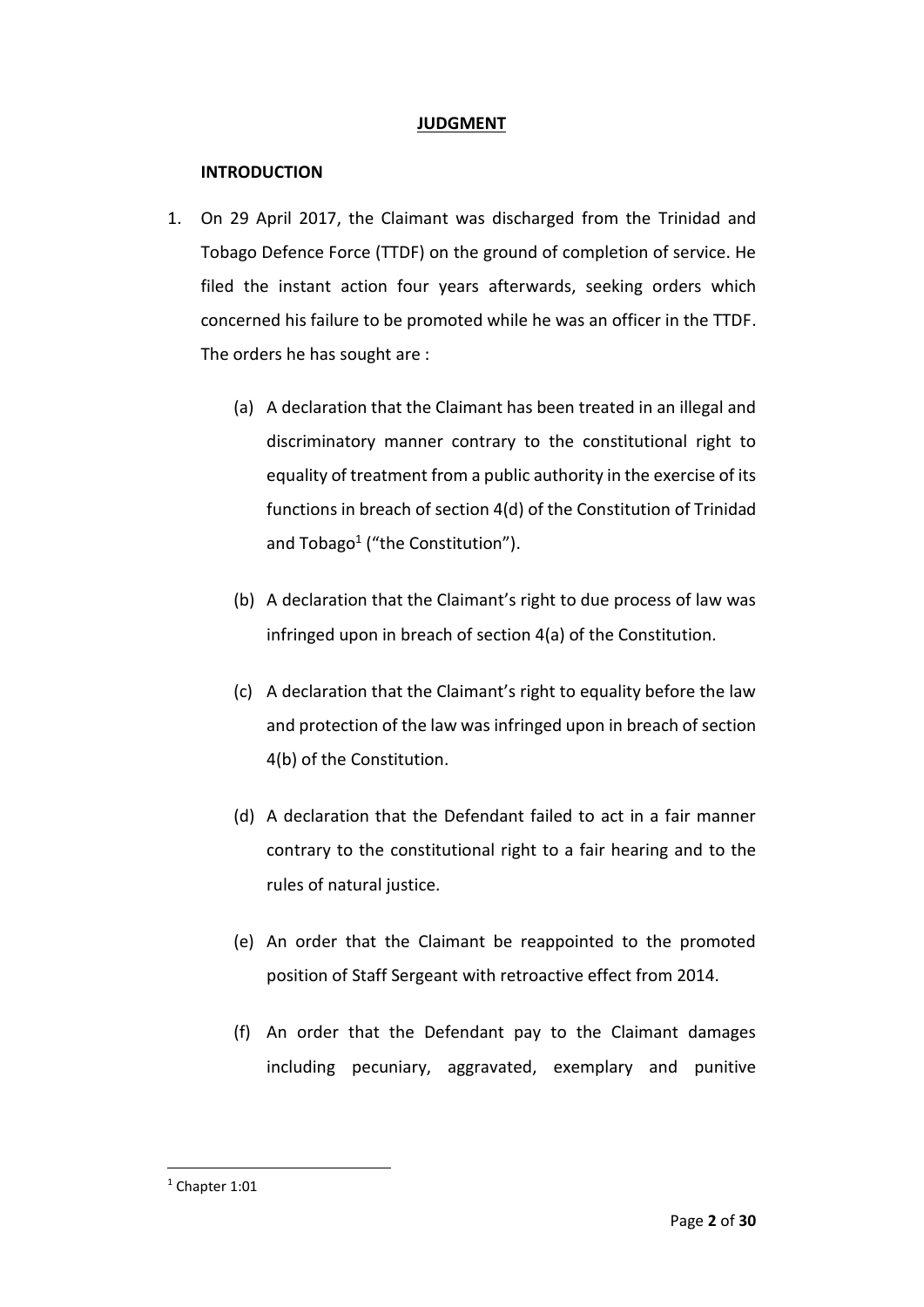damages for infringement of the Claimant's fundamental rights as guaranteed to him by the Constitution.

- (g) Any further relief as the court may think just and reasonable in the circumstances.
- (h) Costs.

#### **BACKGROUND FACTS**

- 2. The Claimant's case was set out in his affidavit filed on 28 April 2021 ("the Claimant's Affidavit") and his affidavit in reply filed on 30 September 2021 ("the Claimant's Reply Affidavit").
- 3. On 20 February 2014, the Claimant became aware that he had accumulated 120 days' privilege leave ("privilege leave") and if he did not proceed on resettlement training by September 2014 he would lose both his privilege leave and time for resettlement, which amounted to approximately two (2) years. He wrote to Lieutenant Colonel Patrick Gomez ("Lt Col Gomez") by a letter of even date regarding the accumulation of his privilege leave and requested immediate leave. He was later assured by Lt Col Gomez that he would be recommended for rapid promotion to Superintendent Clerk due to the pending retirement of Warrant Officer Lochan. He proceeded on leave for ninety (90) days, from February 2014 to May 2014.
- 4. On 30 June 2014, Lt Col Gomez prepared a letter of recommendation on behalf of the Claimant, which was to be forwarded to the Chief of the Defence Staff ("the CDS") and recommended him for immediate advancement to the rank of Staff Sergeant (Ag.). The said recommendation was reviewed by the Chief Staff Officer, Lieutenant Colonel PA Sealy ("Lt Col Sealy") and forwarded to the CDS on 9 July 2014. It stated that the recommendation of the Claimant for promotion was subject to (i) the advice of the Commander of the Trinidad and Tobago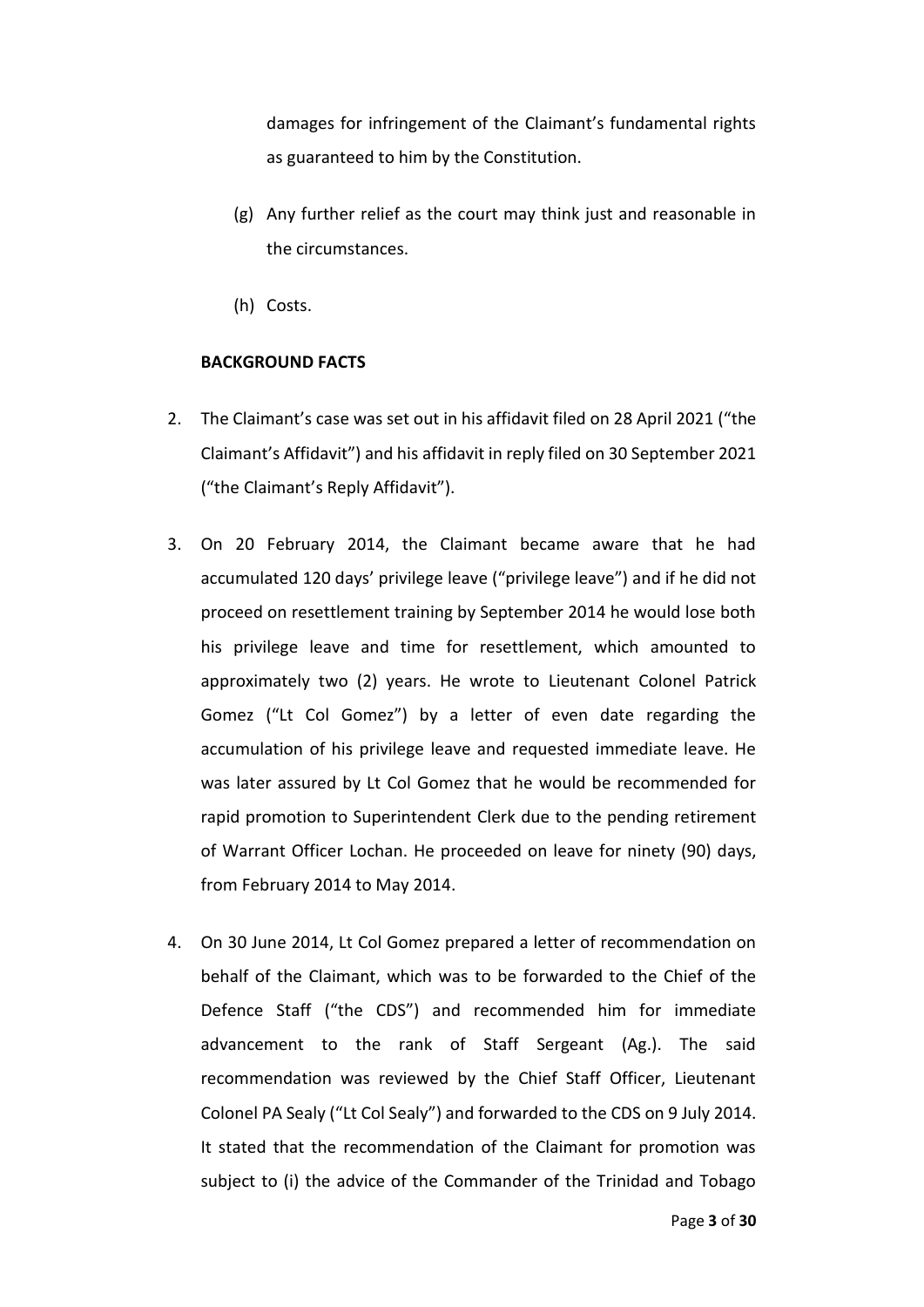Regiment ("COTTR"); (ii) the prerequisites for advancement being met; (iii) the Claimant's position on the senior roster being identified; and (iv) the availability of a vacancy. Thereafter, Commandant Major Peter Ganesh and other stakeholders agreed with the recommended promotion and forwarded it to the COTTR for the final approval. There was a delay in forwarding the Claimant's recommendation to the COTTR of about 4 months and upon its receipt the Claimant was advised that there were no vacancies and further justification for the promotion was required.

- 5. On 25 September 2014, the Claimant and Corporal Aming were informed that Captain Byron ("Captain Byron") had requested a meeting with them and based on this information they immediately proceeded to her office. Captain Byron was not in her office when they arrived and despite several checks being made, they were unable to locate her in any of the other offices in the vicinity. They were also unable to locate any other senior personnel from the TTDF on the premises. They waited for approximately two (2) hours before they left the premises and did so without meeting with Captain Byron. The following morning, the Claimant reported to Captain Byron and despite providing a legitimate explanation for his absence, he was charged for failure to attend the meeting on 25 September 2014 ("the 2014 charges"). He was subsequently placed on report, received a severe reprimand and fined seven (7) days' pay by Lieutenant Colonel Collin Millington ("Lt Col Millington"). He sought redress of the 2014 charges and punishment, and they were rescinded by the CDS three (3) months later. However, the rescinded punishment was never published as required.
- 6. The Claimant asserted that he was subsequently charged again in March 2015 ("the 2015 charges"), after he attended a meeting with Captain Byron but the charges were later rescinded. He was then informed by Captain Byron that he was being sent on leave pending an investigation, at the end of which, a final determination would be made regarding his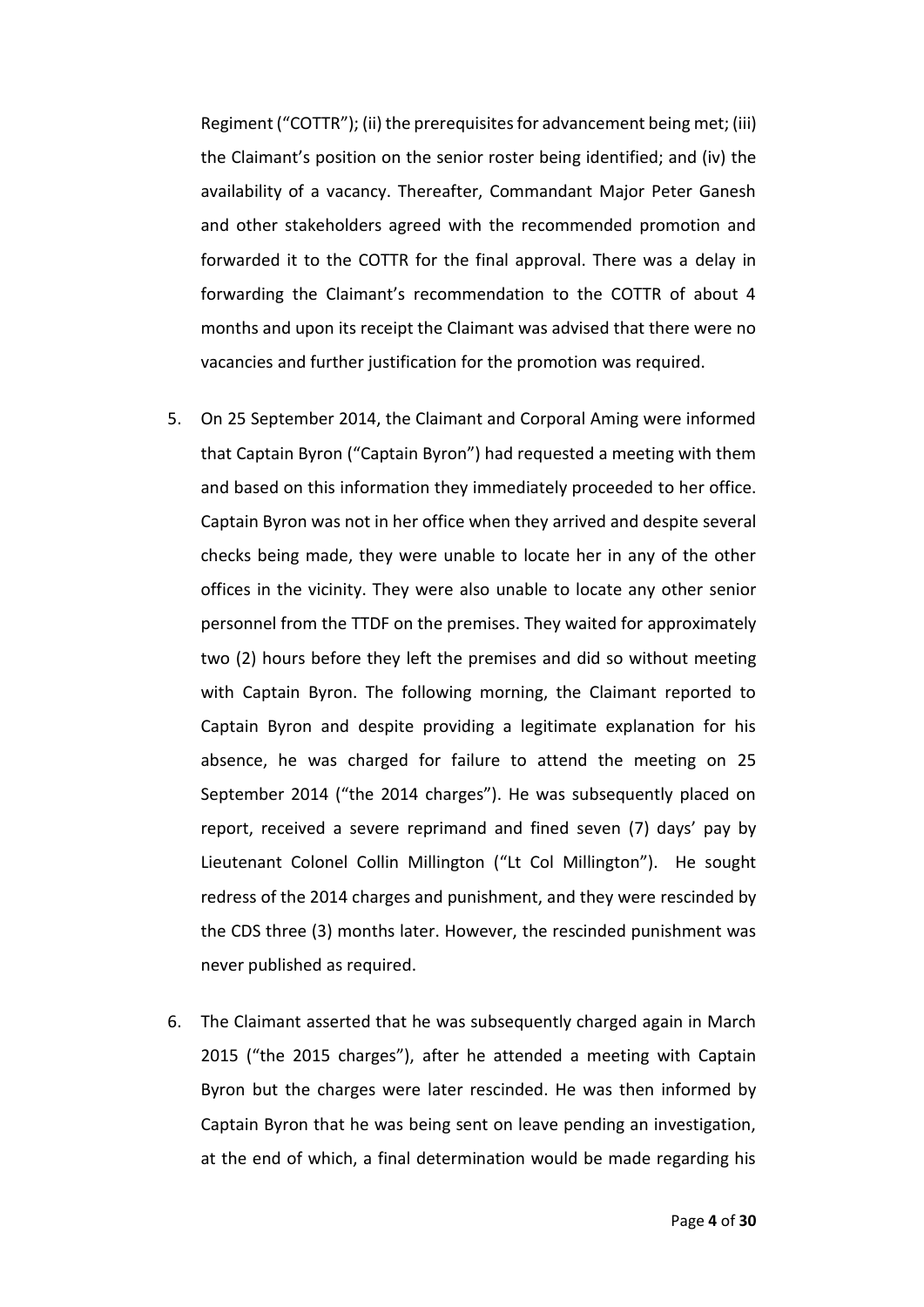status within the TTDF. He shared this information with Lt Richardson and it was agreed that he would proceed on privilege leave from 16 March 2015 to 31 May 2015 and begin his resettlement from 3 June 2015. Shortly thereafter, he requested a meeting with Lt Commander Serrette and met with him in September 2015 to enquire about his outstanding promotion from 2014. He was informed by Lt Commander Serrette that he had been recommended for promotion and the issue would be dealt with retroactively when he got promoted.

- 7. In or around October of 2015, the Claimant received a telephone call from RSM WO1 Dexter Lee ("RSM Lee") to report to camp for promotion at 1300hrs (1:00pm). He reported to camp, got suited in uniform and joined the line for promotional orders. He was then approached by RSM Lee with instructions from the Commandant, Lieutenant Colonel Ashook Singh ("Lt Col Singh") to see the Commandant separately. He complied by waiting in RSM Lee's office along with other persons.
- 8. The Claimant was consequently marched in and informed by Lt Col Singh that he would not be promoted pending an investigation. He enquired about the nature of the complaint made against him, the nature of the investigation, and when the issue was raised for investigation as he had spoken to the Commandant during the previous month of September and had been informed that there were no present issues concerning his recommendation for promotion.
- 9. The Claimant was then told by Lt Col Singh that he did not receive details of the said investigation and enquired whether he had any recently raised issues. He went on to brief Lt Col Singh that the only issue arising during his tenure of service was when he was remanded for Commandant Orders in 2014. He informed him that he had been charged but the punishment was rescinded and was of no consequence to the current prospect of promotion.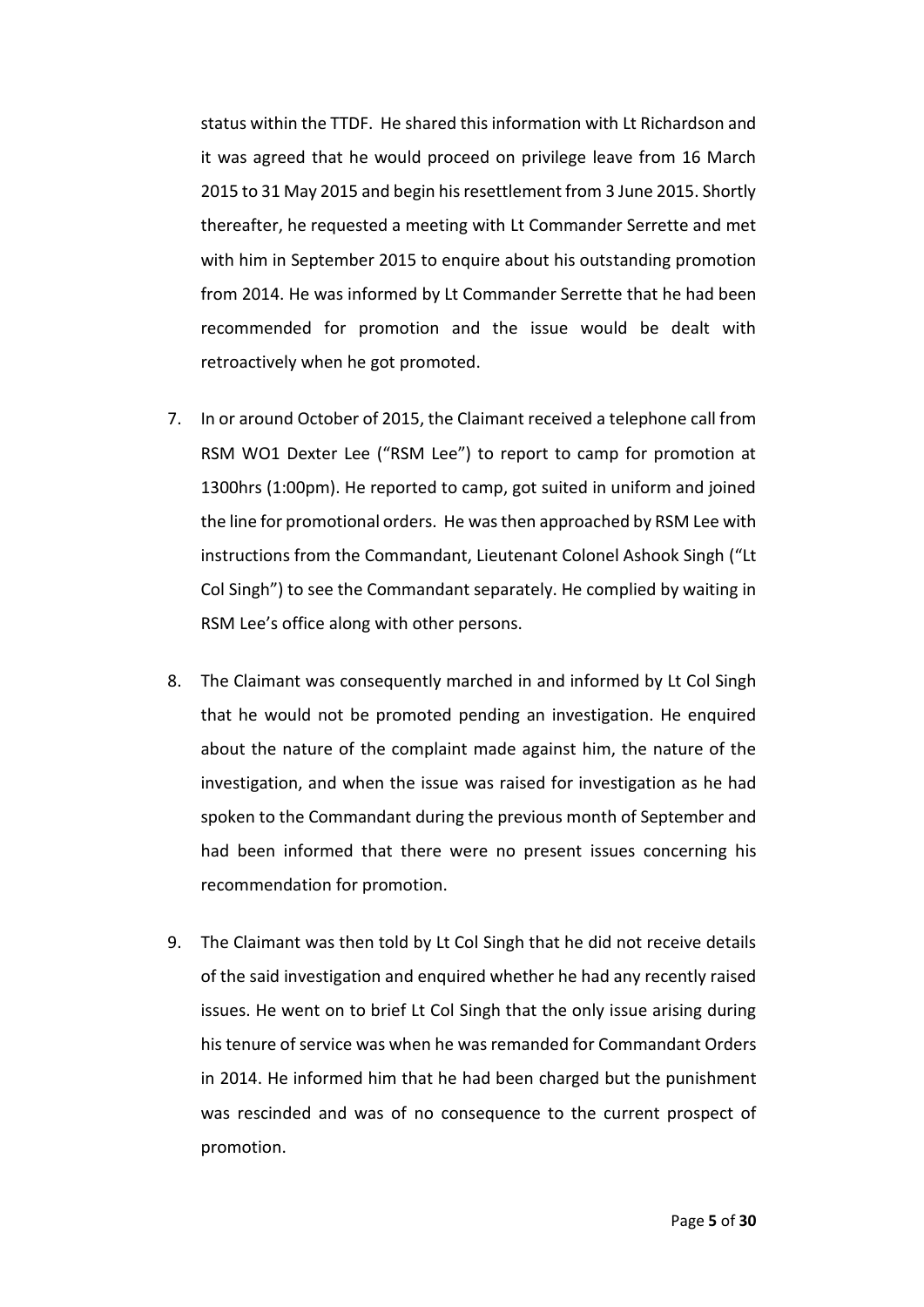- 10. Lt Col Singh contacted Lt Col Millington concerning the 2014 charges and he asked RSM Lee, to ascertain if the rescinded punishment had been published. After RSM Lee indicated that the reprimand was not published, Lt Col Singh informed the Claimant of same and that he could not be promoted.
- 11. The Claimant sought assistance from CPO Jaikaransingh and Lt Commander Serrette for permission for an audience with the COTTR but was unsuccessful. He then contacted and sought the assistance of FSM W01 Michael Fough to raise the issue of his promotion with the CDS Major General Kendrick Maharaj.
- 12. On 17 December 2015, the Claimant went to see the CDS to ascertain the reasons for his non-promotion. He was subsequently told that he needed to be tried and charged by Lt Col Singh on the request of the CDS.
- 13. The Claimant was marched in for Commandant Orders from Lt Col Singh and W01 Dexter Voisin and the charges from the aforementioned investigation were read to him by the Commandant. After the charges were read, Lt Col Singh stated the charges needed to be redone. He was subsequently tried and told by Lt Col Singh that the charges would be addressed and dealt with shortly. He waited from 09:30hrs (9:30am) to 1400hrs (2:00pm), however, he did not receive any call or information. He was later instructed to leave, and advised that he would be contacted on a later date.
- 14. The Claimant received a call on 18 February 2016 informing him of Commandant Orders on 19 February 2016, concerning the additional charges against him and detachment Commandant Orders. He enquired about the additional charges through the RSM who responded that they were not yet known to him.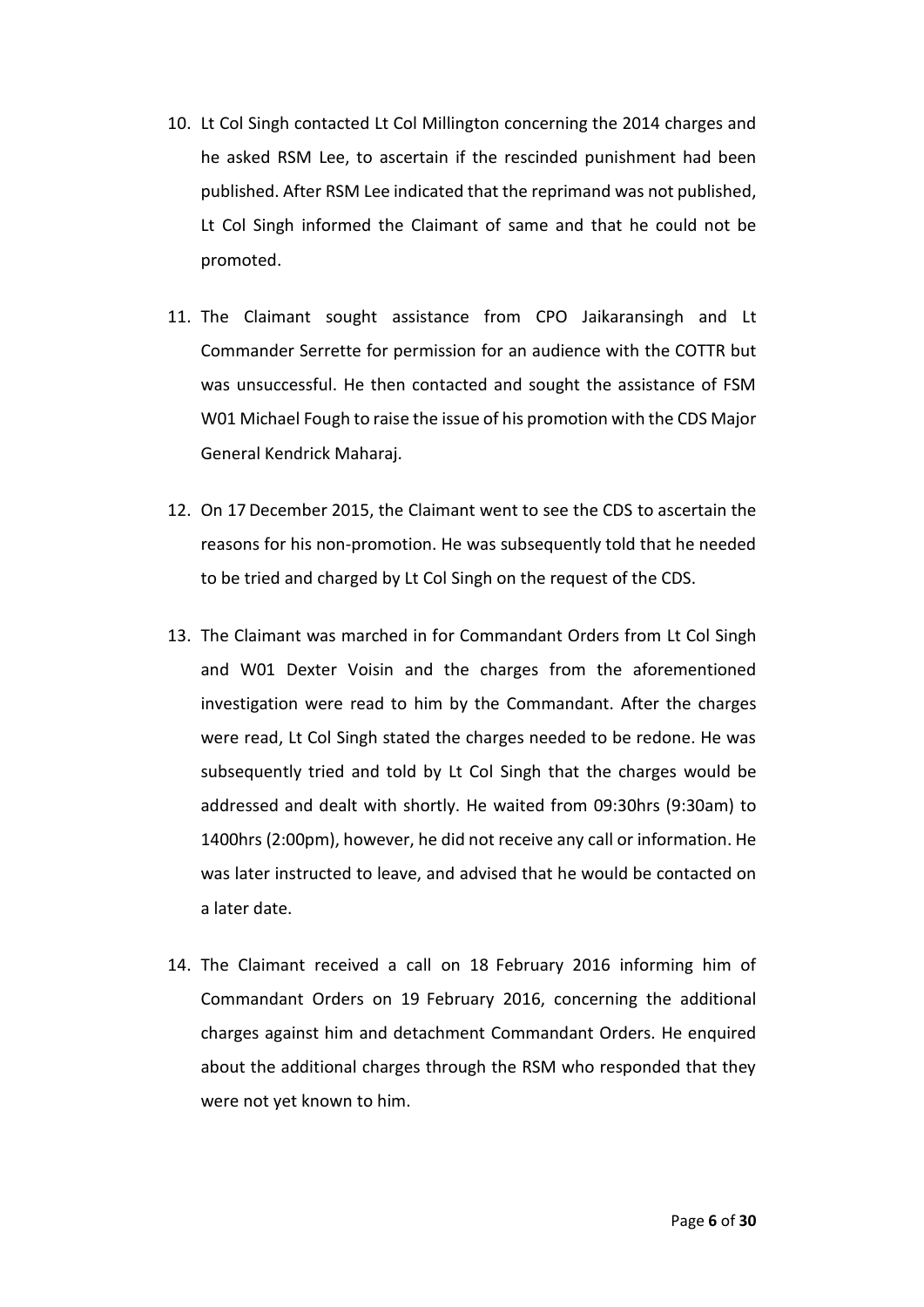- 15. The Claimant endeavoured to meet with RSM Lee on 19 February 2016 when he encountered mechanical problems with his vehicle. He then proceeded to contact RSM Lee and informed him of his situation, who in turn told him that he would reschedule the orders and contact him. No contact was made until the Claimant requested to see the Commandant in order to request a meeting with the COTTR. Thereafter, on 29 February 2016 Lt Col Singh wrote a letter on the issue of his non-recommendation.
- 16. The Claimant met with Lieutenant Colonel Dexter Metivier ("Lt Col Metivier") who informed him that the necessary documents and details of the interview had not been forwarded for the interview to be successful.
- 17. The Claimant then contacted W02 Gillian Nurse ("DSM Nurse") to arrange to see Detachment Commander Lieutenant Andre Ferguson to query what issues were arising concerning himself and why he was not permitted the opportunity to deal with the issue of promotion. He was then informed by DSM Nurse that he had Detachment Commandant Orders and twenty-five (25) charges of allegations were read out to him. At no point in time during this discussion was a report read or any summary of evidence given.
- 18. The Claimant was then contacted by RSM Dexter Voisin on 27 June 2016 and informed to report for Commandant Orders on 29 June 2016 at 0930hours (9:30am). He complied and on that day the charges were read out to him again. He attempted to explain that the allegations made against him were untrue and requested from Lt Col Metivier, the identity of the individual who investigated the charges. Lt Col Metivier responded that the matter of who conducted the investigation was not relevant. As a result of these charges, the Claimant was given a severe reprimand and informed that he would be recommended to be reverted in rank. However, he was again contacted by RSM Dexter Voisin on 30 June 2016 and informed to report for Commandant Orders on 1 March 2016 at 0900hours (9:00am). He complied and on that day he was informed by Lt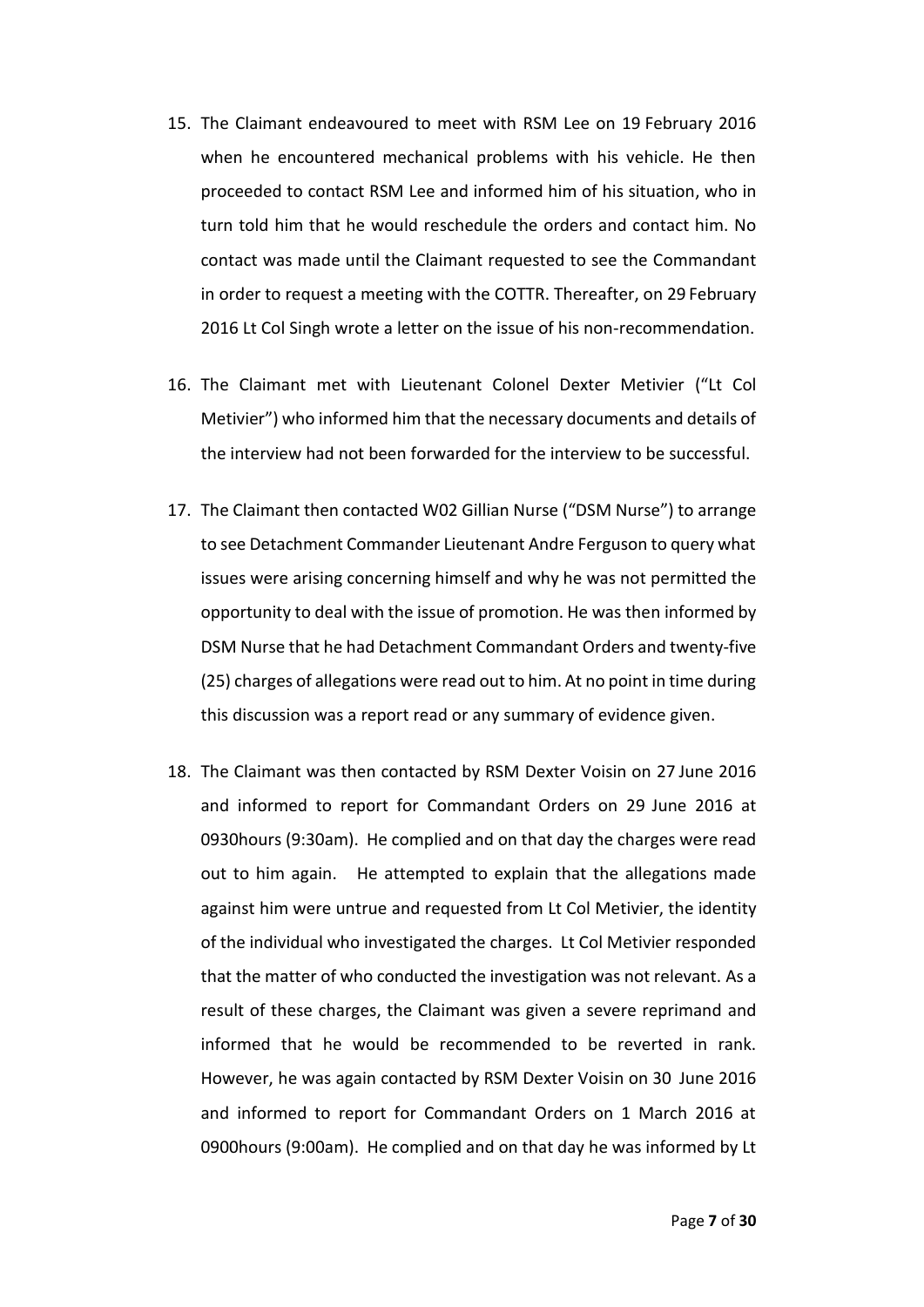Col Metivier that he was being recommended for discharge as opposed to a reversion in rank, on the ground that his service was no longer required.

- 19. The Defendant's case was set out in the affidavits of Lt Col Metivier ("the Metivier Affidavit"), Lt Col Gomez ("the Gomez Affidavit"), Lt Col Singh ("the Singh Affidavit") and Captain Ginelle Pran (formerly Captain Byron) ("the Pran Affidavit") all filed on 26 August 2021.
- 20. The Defendant's position was that on 20 February 2014 the Claimant wrote to Lt Col Gomez to highlight issues regarding his professional advancement. By letter dated 30 June 2014, Lt Col Gomez wrote a letter of recommendation in favour of the Claimant for advancement to the rank of Staff Sergeant. There was no promise/ guarantee that the Claimant would be promoted<sup>2</sup>. At that time the Claimant was in good standing as he did not have any investigations, charges or findings of guilt against him.
- 21. In September 2014, Captain Pran conducted an audit on the personnel working at the Pay Office<sup>3</sup>. During the audit, Captain Pran discovered that between 2008 and 2013 the Claimant altered his pay slips thirteen (13) times to enable him to obtain loans from various financial institutions<sup>4</sup>. The pay slip was altered to remove the deductions on the Claimant's salary to reflect a salary higher than it actually was. The altered pay slip was then used to obtain a job letter<sup>5</sup>. Captain Pran submitted an audit report to the Commandant who instructed that charges be proffered<sup>6</sup>.
- 22. The Claimant was then asked to see Captain Pran concerning the audit findings but he was not present. Shortly thereafter, Captain Pran conducted an interview with the Claimant to ascertain the reason for his non-attendance<sup>7</sup>. Captain Pran informed the Claimant that he did not have

<sup>2</sup> Paragraphs 9 and 10: Affidavit of Lt. Col. Gomez

<sup>3</sup> Paragraph 5: Affidavit of Captain Pran

<sup>4</sup> Paragraph 6: Affidavit of Captain Pran

<sup>5</sup> Paragraph 7: Affidavit of Captain Pran

<sup>6</sup> Paragraph 9: Affidavit of Captain Pran

<sup>7</sup> Paragraph 13: Affidavit of Captain Pran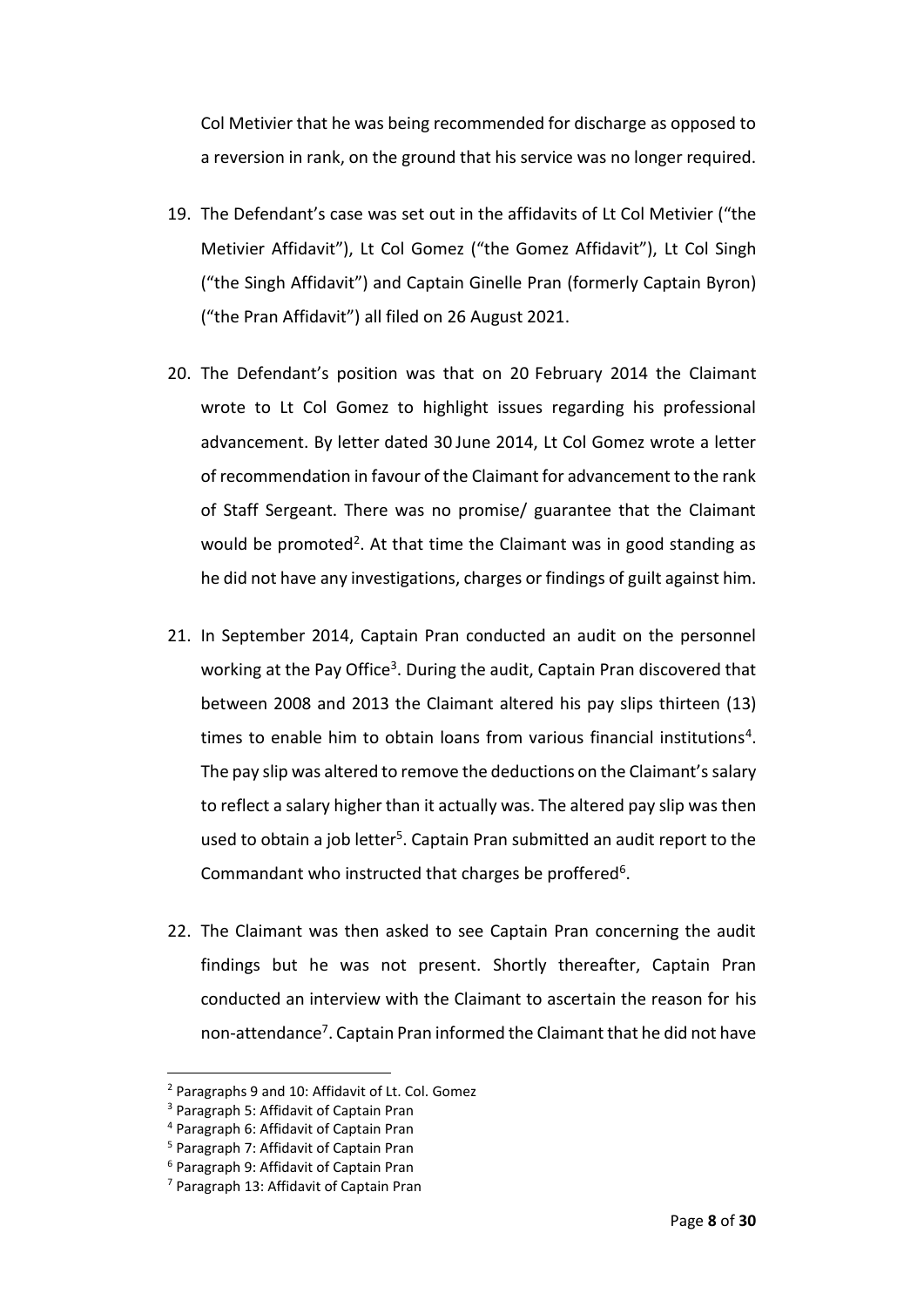the authority to allow any officer to leave and had a further conversation with the Claimant concerning his insubordination where the Claimant was allowed to state his position<sup>8</sup>. The Claimant was placed on report by Captain Pran and seen by the Commandant on three (3) charges concerning the insubordination. The Claimant was found guilty of the third charge but these charges were later rescinded<sup>9</sup>.

- 23. The Claimant's administrative duties were revoked due to the charges relating to the altering of the pay slips and not the charges that were rescinded<sup>10</sup>. In September 2015 at a regiment promotional conference, the issue of the Claimant's promotion arose. It was noted that outstanding disciplinary issues concerning the Claimant were being investigated and the duties to continue the investigations were handed over to Lt. Col. Singh<sup>11</sup>.
- 24. In October 2015, at a regiment promotional conference, Lt Col Singh reported that the Claimant had outstanding disciplinary issues that were still being investigated and as such was not recommended for promotion<sup>12</sup>. On 13 October 2015, the Claimant was seen on Orders to Attend where he was informed of the pending investigation and his non recommendation for promotion as a consequence<sup>13</sup>. The Commandant at that time, Lt Col Singh investigated the complaints concerning the Claimant and provided a report to the Commanding Officer<sup>14</sup>. Investigations revealed that: there were job letters obtained by the Claimant that did not reflect his true salary; deductions to Clico Credit Union were stopped for the monthsin which the Claimant requested a job letter and started again the following month; and there was no evidence

 $\overline{\phantom{a}}$ 

<sup>8</sup> Paragraphs 15 and 16: Affidavit of Captain Pran

<sup>&</sup>lt;sup>9</sup> Paragraphs 17 and 18: Affidavit of Captain Pran

<sup>&</sup>lt;sup>10</sup> Paragraph 11: Affidavit of Captain Pran

<sup>&</sup>lt;sup>11</sup> Paragraph 11: Affidavit of Lt. Col. Singh

<sup>12</sup> Paragraph 11: Affidavit of Lt. Col. Singh

<sup>13</sup> Paragraph 12: Affidavit of Lt. Col. Singh

<sup>&</sup>lt;sup>14</sup> Paragraph 5: Affidavit of Lt. Col. Singh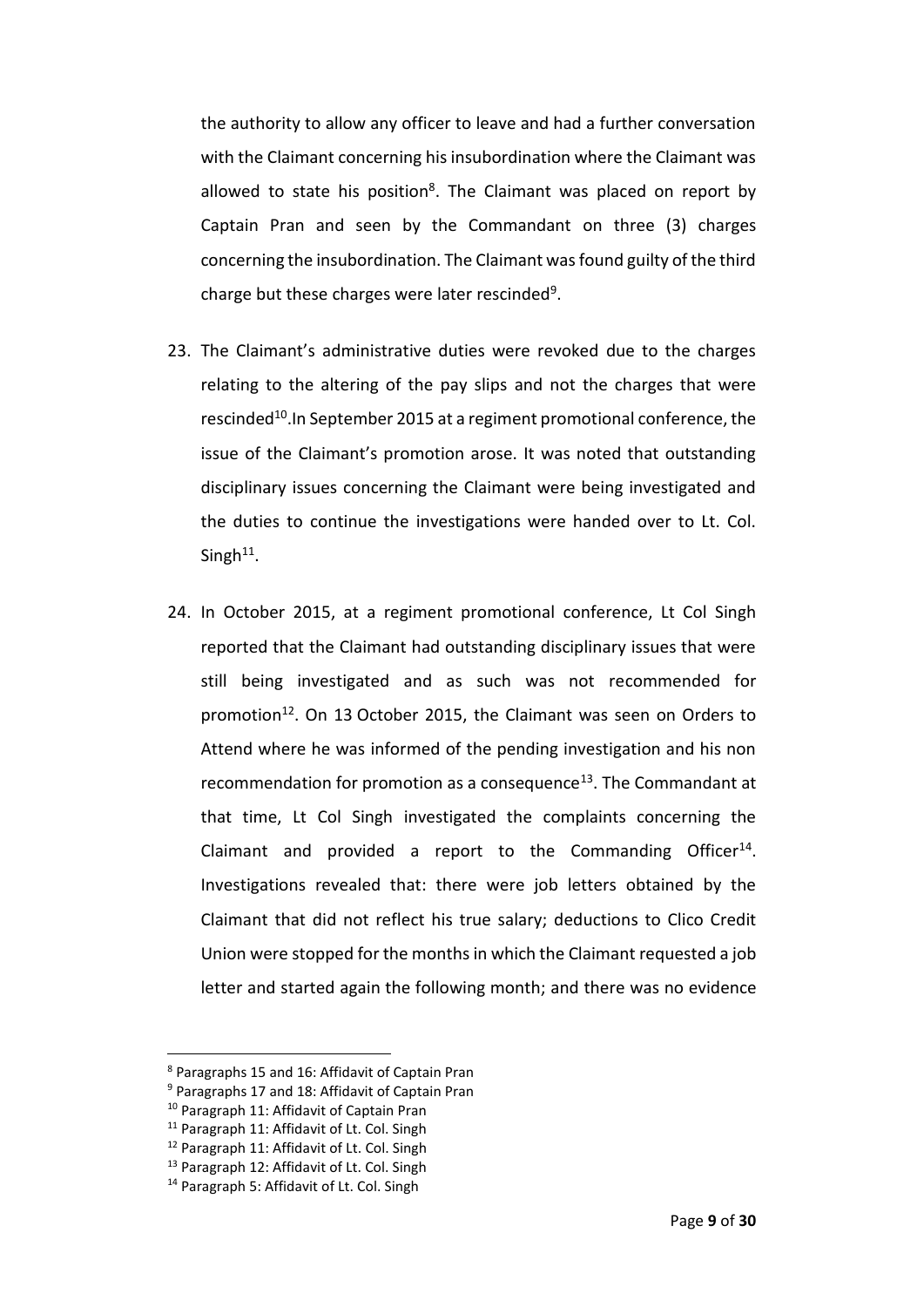of the procedure for stoppage of deductions being followed.<sup>15</sup> In December 2015, the Claimant was granted an audience with the CDS and orders were given to treat with his disciplinary issues immediately<sup>16</sup>. The Claimant was provided copies of the charges by Captain Pran<sup>17</sup>.

- 25. On 29 June 2016 a trial was conducted. The Claimant was aware of the purpose of his appearance before the Commanding Officer as he was provided with copies of the charges. Lt Col Metivier indicated to the Claimant that they would proceed slowly and treat with each charge separately. There was a review of the evidence in relation to the twentysix (26) charges against the Claimant. The Claimant was given an opportunity to answer each charge separately. When called upon to enter a defence, the Claimant did not offer any substantial defence. The Claimant was allowed to present evidence but nothing was offered. The Claimant did not attempt to explain the allegations made against him or that they were untrue. He did not request the identity of the individual who investigated the charges. The Claimant was informed of the findings on all charges and that he was found guilty. He was asked whether he would accept the award or alternatively, wished to be tried by a Court Marshall. The Claimant accepted the award. He was informed that he was severely reprimanded and would be recommended for reduction in rank.<sup>18</sup>
- 26. According to the Defendant, the result of the charges and the finding of guilt meant that the recommendation letter of Lt Col Gomez became a nullity, as the Claimant would have no longer been in 'good standing' as is required for promotion<sup>19</sup>. Subsequently, the Claimant met with the Commandant and requested that he be allowed to serve on the TTDF until

<sup>&</sup>lt;sup>15</sup> Paragraph 13: Affidavit of Lt. Col. Singh

<sup>&</sup>lt;sup>16</sup> Paragraph 15: Affidavit of Lt. Col. Singh

<sup>&</sup>lt;sup>17</sup> Paragraph 21: Affidavit of Captain Pran

<sup>&</sup>lt;sup>18</sup> Paragraphs 18 and 19: Affidavit of Lt. Col. Singh; Paragraphs 19 and 21: Affidavit of Captain Pran; Paragraphs 7 and 8: Affidavit of Lt. Col. Metivier

<sup>19</sup> Paragraph 13: Affidavit of Lt. Col. Gomez; Paragraph 9: Affidavit of Lt. Col. Metivier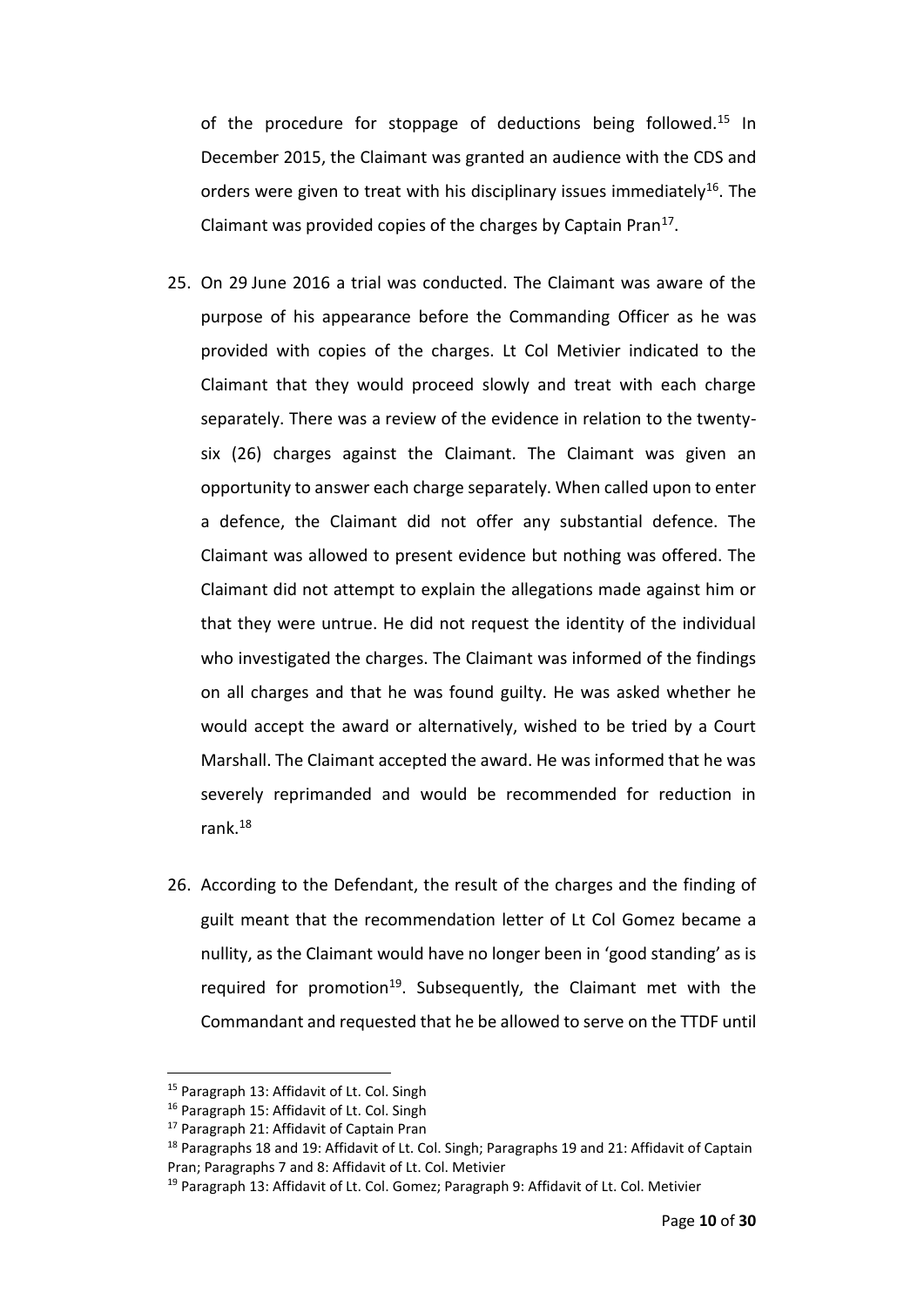the completion of his service. By letter dated 1 July 2016, the Commandant wrote to the COTTR recommending the Claimant for discharge based on the findings and indicated that the Claimant had requested that consideration be extended to him, so that he may be allowed to serve on the TTDF until the completion date of his service. <sup>20</sup> The Claimant was discharged on 30 April 2017 on the ground of 'Completion of Service'. The Claimant has been paid all benefits owed to him, including gratuity and his monthly pension<sup>21</sup>.

#### **THE ISSUES**

- 27. In their closing submissions the parties addressed the Court on eight (8) issues which dealt with the substantive orders sought by the Claimant. I have chosen to refine the issues as:
	- (a) Whether the claim is an abuse of process as the Claimant had alternative remedies.
	- (b) Whether the Claimant's fundamental right to due process by the law as enshrined by section 4(a) of the Constitution was infringed by the Defendant's failure to comply with the appropriate disciplinary and discharge procedures.
	- (c) Whether the Defendant failed to act with fairness to the Claimant and in breach of the rules of natural justice as guaranteed to him by section 5(e) of the Constitution when the Defendant denied him the opportunity for a promotion.
	- (d) Whether the Claimant's right to equality before the law and protection of the law as guaranteed to him by section 4(b) of the

1

<sup>20</sup> Paragraphs 10 and 11: Affidavit of Lt. Col. Metivier

<sup>21</sup> Paragraph 23: Affidavit of Lt. Col. Singh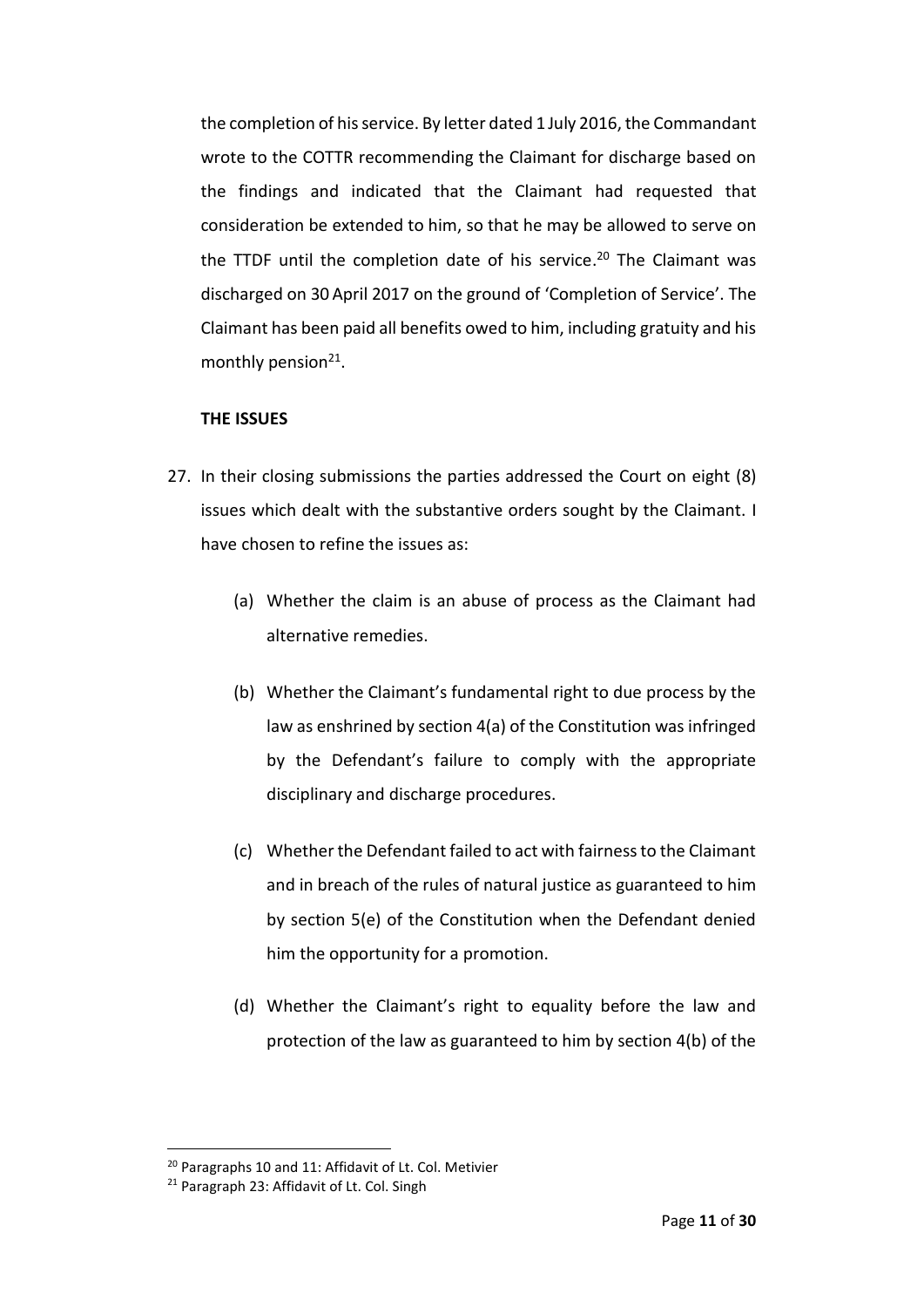Constitution was breached as a result of the Defendant's failure to offer the Claimant a promotion to a higher office.

- (e) Whether the Claimant's right to equality of treatment from any public authority in the exercise of any functions as guaranteed to him by section 4(d) of the Constitution was breached as a result of the Defendant's failure to offer the Claimant a promotion to a higher office.
- (f) Whether the Defendant deprived the Claimant of a legitimate expectation to be promoted in accordance with the settled practice of promotions of other persons in similar circumstances.
- (g) Whether the Claimant is entitled to damages for breach of his constitutional rights.

# **WHETHER THE CLAIM IS AN ABUSE OF PROCESS AS THE CLAIMANT HAD ALTERNATIVE REMEDIES**

- 28. The Defendant contended that the claim is an abuse of process and should be dismissed as the Claimant had alternative remedies as a judicial review claim and under section 195 of the Defence Act<sup>22</sup>.
- 29. The Claimant's position was that the Defendant failed to respond to the Pre-Action Protocol Letters indicating that the Claimant had alternative remedies; failed to apply to strike out the claim; and failed to demonstrate how the alleged alternative remedies or avenue of redress were more convenient, expeditious and effective.
- 30. The Privy Council decision of **Jaroo v The Attorney General of Trinidad and Tobago<sup>23</sup>** established the principle that the right to apply to the High Court for redress under section 14(1) of the Constitution should be

1

<sup>22</sup> Chapter 14:01

<sup>23</sup> PC Appeal No 54 of 2000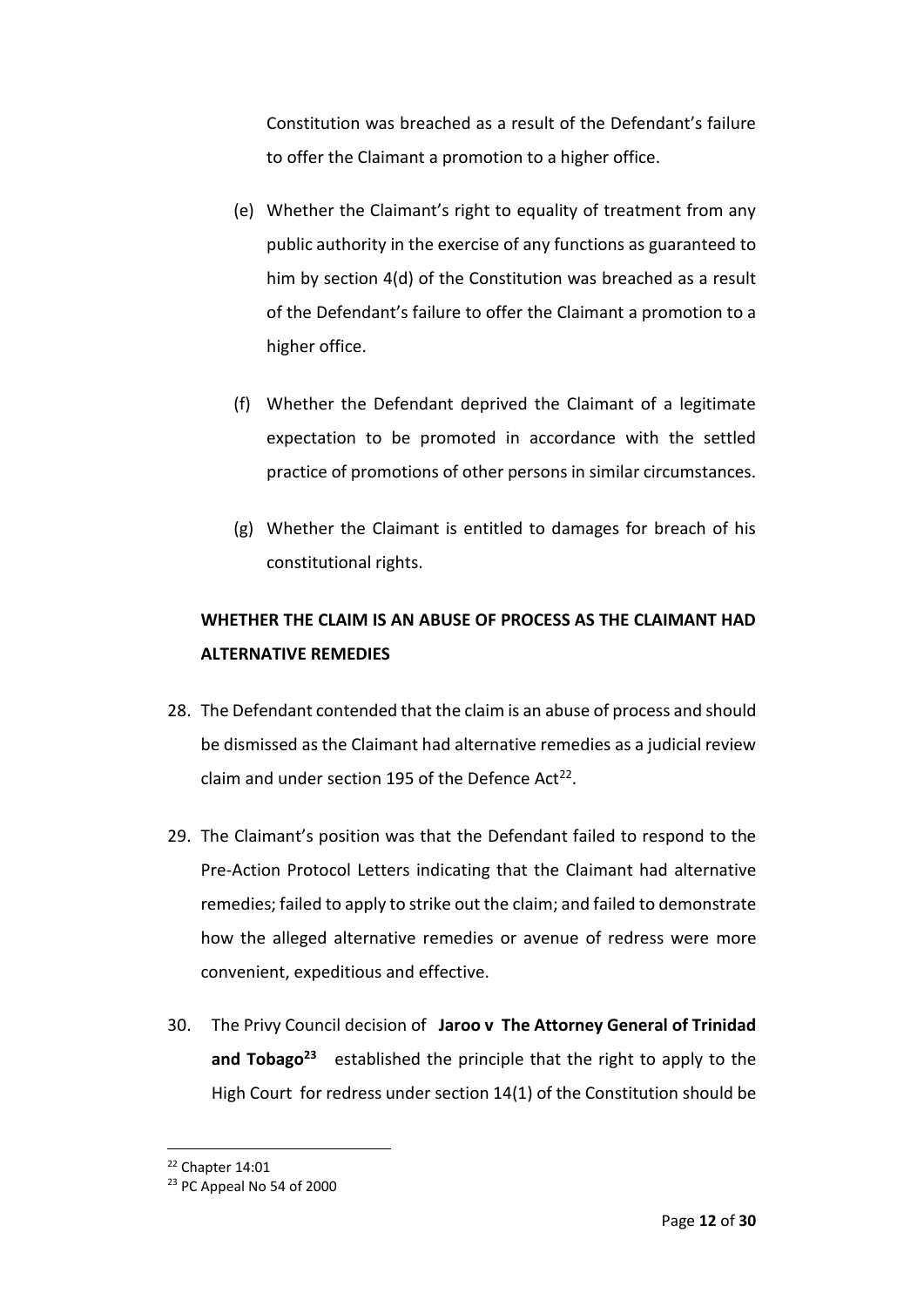exercised only in exceptional circumstances where there is a parallel remedy. Another Privy Council judgment **Durity v. The Attorney General of Trinidad and Tobago<sup>24</sup>** addressed the issue of delay in applying for relief under section 14 (1) of the Constitution. At page 417:

*"*When a court is exercising its jurisdiction under section 14 of the Constitution and has to consider whether there has been delay such as would render the proceedings an abuse or would disentitle the claimant to relief, it will usually be important to consider whether the impugned decision or conduct was susceptible of adequate redress by a timely application to the court under its ordinary, non-constitutional jurisdiction. If it was, and if such an application was not made and would now be out of time, then, failing a cogent explanation the court may readily conclude that the claimant's constitutional motion is a misuse of the court's constitutional jurisdiction. This principle is well established. On this it is sufficient to refer to the much repeated cautionary words of Lord Diplock in Harrikissoon v Attorney General of Trinidad and Tobago [1980] AC 265, 268. An application made under section 14 solely for the purpose of avoiding the need to apply in the normal way for the appropriate judicial remedy for unlawful administrative action is an abuse of process.

In the present case Sinanan J held this was the position regarding Mr Durity's application for constitutional relief in respect of the commission's decision to suspend him from office. The commission made this decision in August 1989. It was over five years later that Mr Durity first sought to challenge this decision. As already noted, the Court of Appeal refused an application by Mr Durity to amend his judicial review proceedings to introduce

<sup>24</sup> [2002] UKPC 20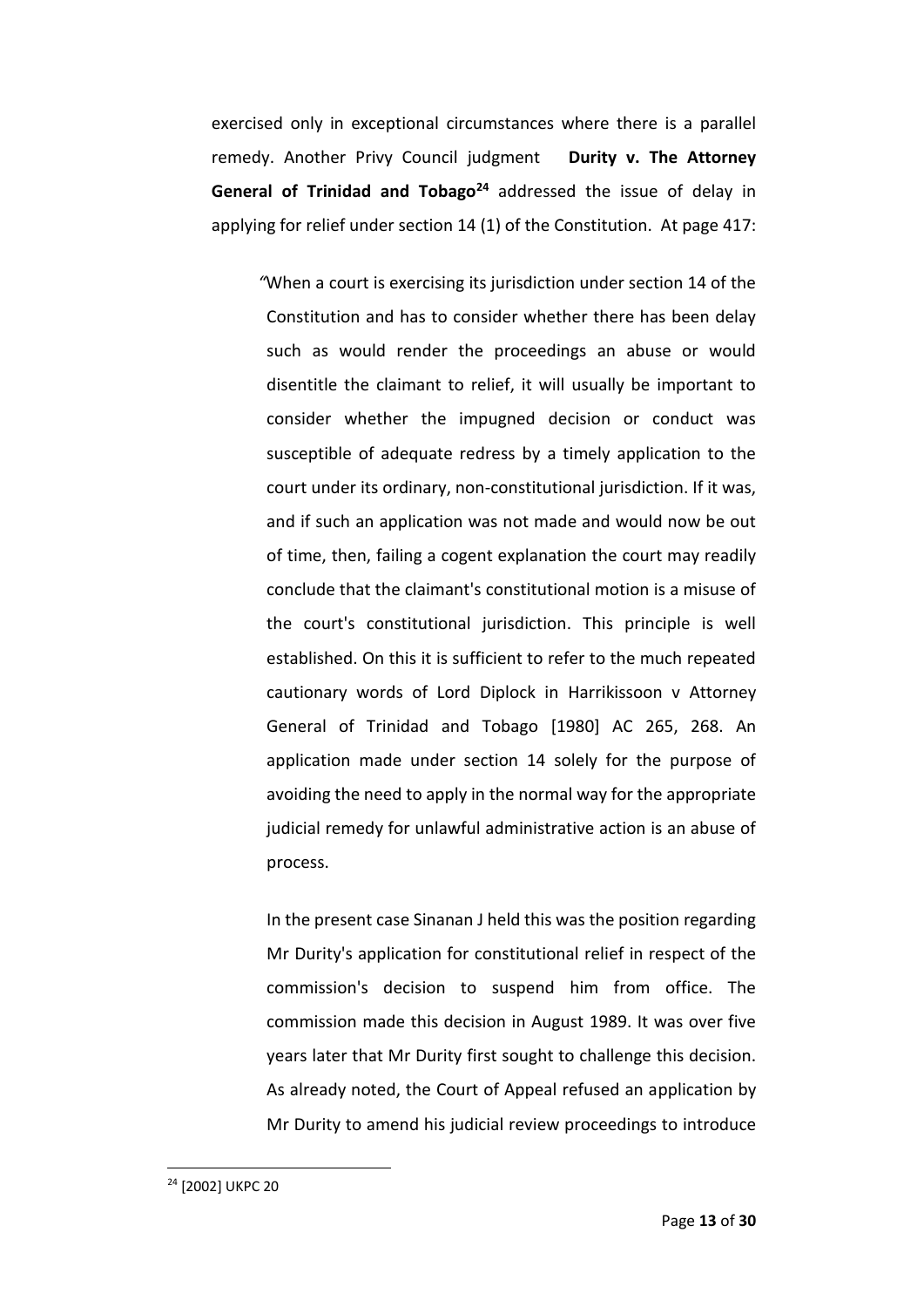such a challenge. Given the lapse of time and the absence of explanation, that decision by the Court of Appeal was plainly correct."

- 31. In **Durity**, the appellant slept on his right to bring judicial review proceedings and when he decided to take action, the time for filing same had expired. He then brought a constitutional motion which was deemed an abuse of process.
- 32. Subsequently, the Privy Council in **The Attorney General of Trinidad and Tobago v Siewchand Ramanoop<sup>25</sup>** followed the position in **Jaroo** and noted at paragraph 33 that

"… it is in everyone's interest that an applicant should be in a position to decide which procedure is appropriate, preferably before he starts his proceedings or, failing that, at the earliest opportunity thereafter. To this end observations made by Hamel-Smith JA in George v Attorney-General of Trinidad and Tobago (8 April 2003, unreported), para 19, are pertinent:

"The decision [in Jaroo] also serves to emphasise, in my view, that the State must at an early stage, ideally in response to any letter before action, make it known whether it will be challenging the allegations or not and on what basis. In that way, the aggrieved party would be in a position to make an informed choice of procedure. Failure to respond may lead to the State being condemned in costs, in the event that the party proceeds under s.14 of the Constitution only later to find that the facts were in issue and no constitutional principle of general significance to citizens is involved." (Added emphasis)

<sup>25</sup> [2005] UKPC 15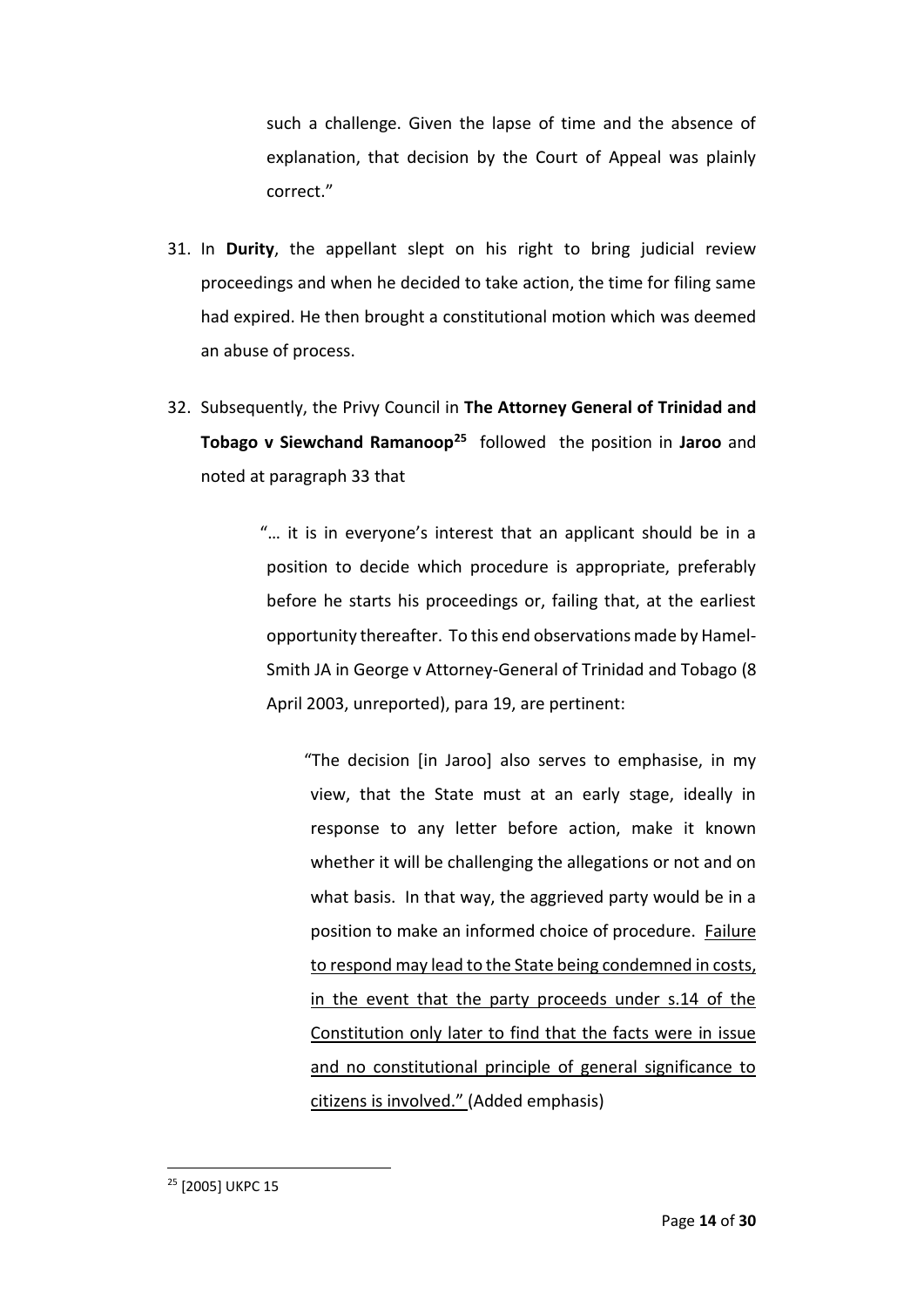- 33. Section 195 of the **Defence Act** provides the process by which an officer of other rank (non-commissioned officer) may make a complaint about any issue:
	- "195. (1) If an other rank thinks himself wronged in any matter by any officer other than his commanding officer or by any other rank, he may make a complaint with respect to that matter to his commanding officer.
		- (2) If an other rank thinks himself wronged in any matter by his commanding officer, either by reason of redress not being given to his satisfaction on a complaint under subsection (1) or for any other reason, he may make a complaint with respect thereto to the Council.
		- (3) The Council or the commanding officer shall investigate any complaint received by him under this section and shall take such steps as he may consider necessary for redressing the matters complained of."
- 34. The Claimant's Affidavit stated that the delay in filing the instant action was because he had originally instructed his Attorney at law to file a claim in private law, but was then advised of the decisions of **Hayden Ochoa v The Attorney General<sup>26</sup> and Aaron Samuel v The Attorney General<sup>27</sup> that** state such claims are to be brought in the public realm and that the judgments in **Hayden Ochoa** and **Aaron Samuel** have been appealed.
- 35. It appears that the Claimant had an alternative remedy under section 195 of the Defence Act. Notably, the Claimant did not provide any explanation to account for his failure to use the avenue under the said section for redress.

1

<sup>26</sup> CV2017-03607

<sup>27</sup> CV 2016-00258; CA P 402 of 2017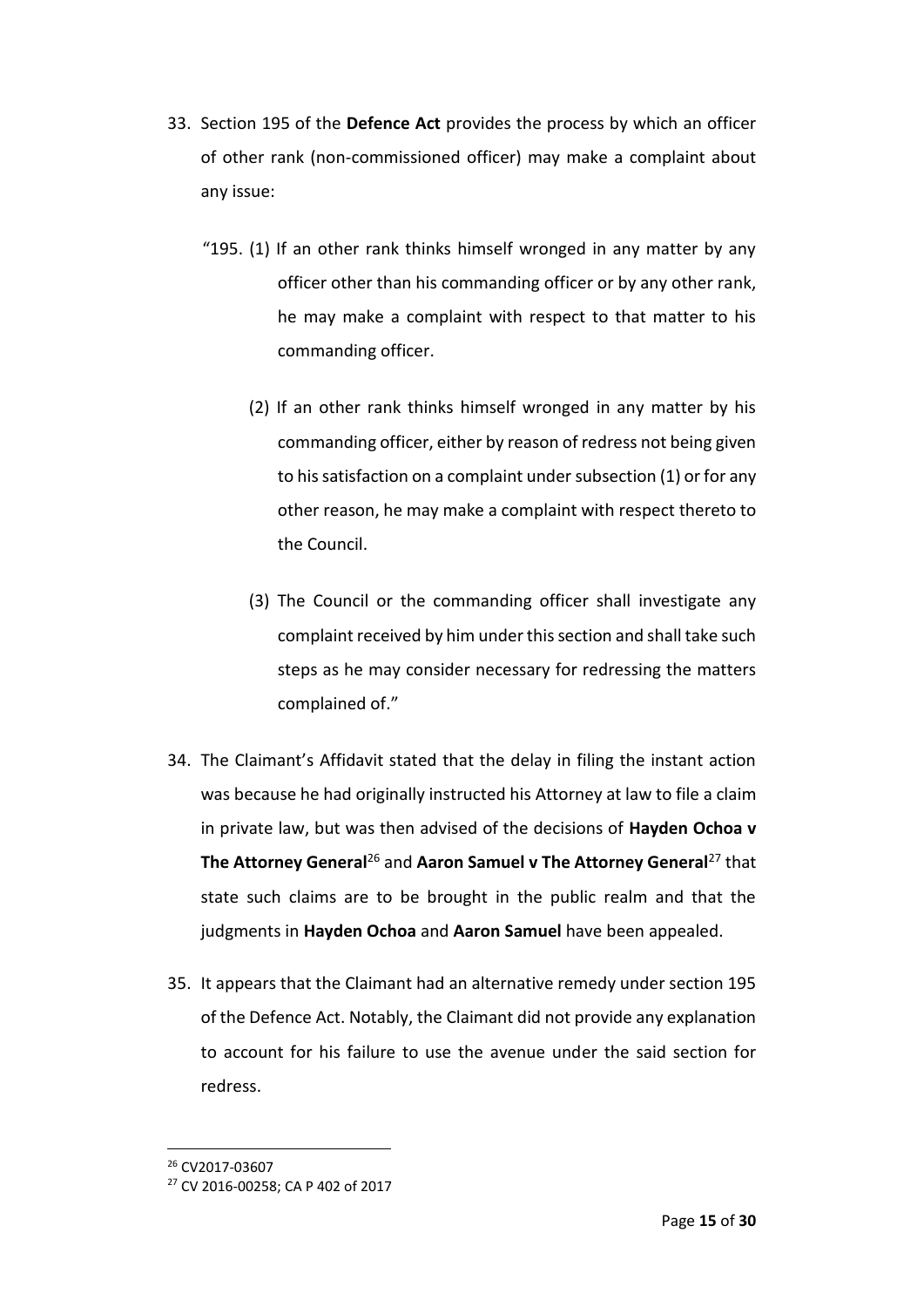- 36. In any event, I accept that there was no good explanation by the Claimant for delaying in filing the instant claim as the decisions in **Aaron Samuel**  (decided in 2017) and **Hayden Ochoa** (decided in 2019) set out the existing position in law until those decisions are set aside. Yet, the Claimant waited until 2021 to institute the instant claim.
- 37. However, I am not minded to strike out the action at this stage on the basis of abuse of process as the Defendant failed to raise these matters earlier. There was no evidence that the Defendant replied to the Claimant's Preaction letter. There was also no application to strike out the Claimant's case during case management when the claim was first brought to the Defendant's attention. In my opinion, it would be a draconian step at this stage of the proceedings to strike out the claim on the ground of abuse of process based on the Defendant's conduct.

**WHETHER THE CLAIMANT'S FUNDAMENTAL RIGHT TO DUE PROCESS BY THE LAW AS ENSHRINED BY SECTION 4(a) OF THE CONSTITUTION WAS INFRINGED BY THE DEFENDANT'S FAILURE TO COMPLY WITH THE APPROPRIATE DISCIPLINARY AND DISCHARGE PROCEDURES**.

**WHETHER THE DEFENDANT FAILED TO ACT WITH FAIRNESS TO THE CLAIMANT AND IN BREACH OF THE RULES OF NATURAL JUSTICE AS GUARANTEED TO HIM BY SECTION 5(e) OF THE CONSTITUTION WHEN THE DEFENDANT DENIED HIM THE OPPORTUNITY FOR A PROMOTION.**

- 38. I have decided to treat with both issues together to avoid repetition as there is some degree of overlap.
- 39. The Claimant contended that he was deprived of the opportunity to be promoted and the consequential benefits in remuneration without due process as: (a) he was eligible for promotion but there was an inordinate delay in the sending of the recommendation for his promotion to the COTTR; (b) his promotion was withheld on the basis of unfairly laid charges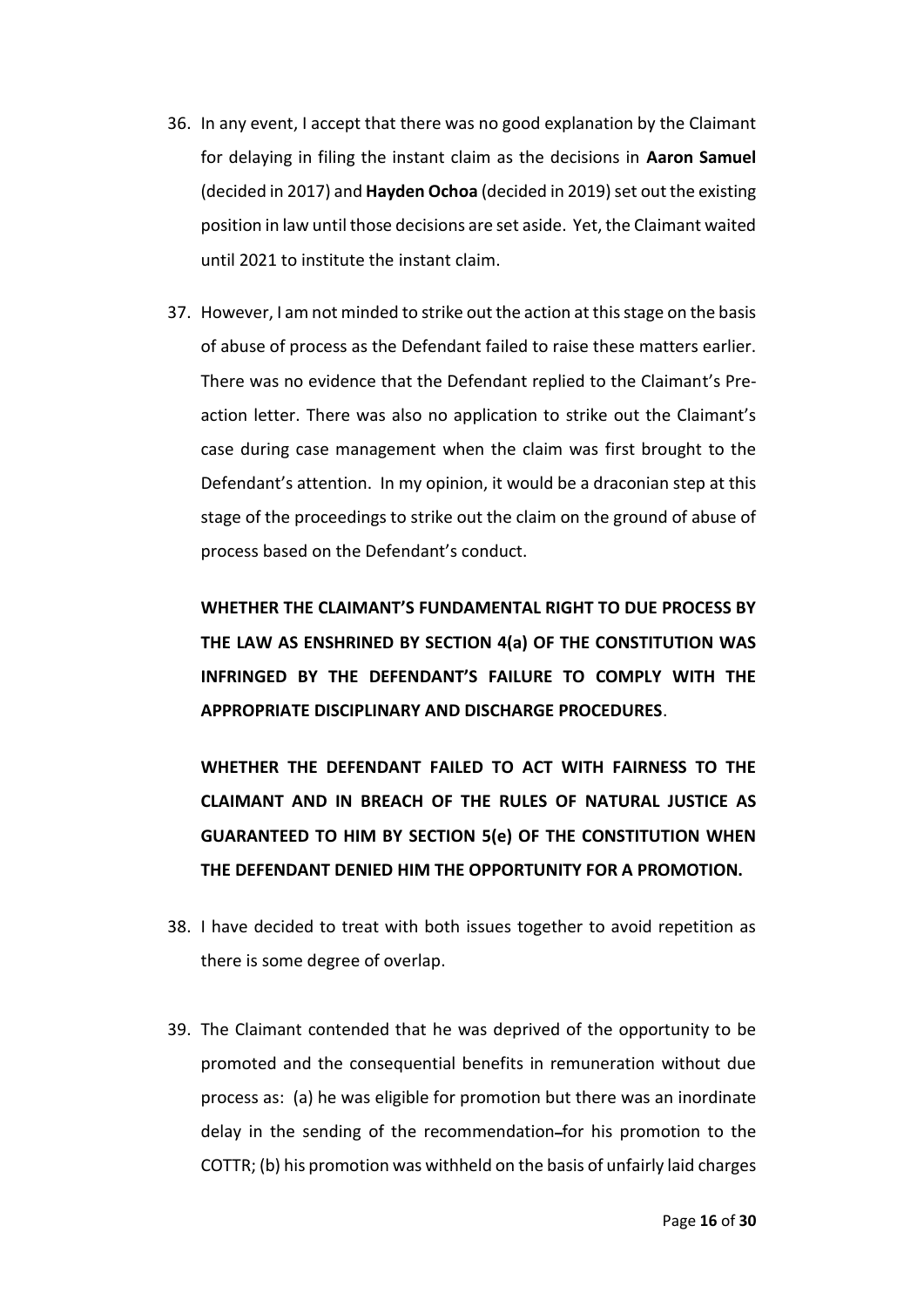which were later rescinded; and (c) charges and investigations against him were based on allegations not disclosed to him and on which he had no proper opportunity to comment.

- 40. The Defendant's position was that there was no breach of the Claimant's rights, as he was afforded due process at all times, both with regard to his non-promotion and discharge.
- 41. Section 4(a) of the Constitution provides as follows:

"It is hereby recognised and declared that in Trinidad and Tobago there have existed and shall continue to exist, without discrimination by reason of race, origin, colour, religion or sex, the following fundamental human rights and freedoms, namely:

- (a) the right of the individual to life, liberty, security of the person and enjoyment of property and the right not to be deprived thereof except by due process of law."
- 42. This provision guarantees the said basic human rights of an individual that he should not in any way be deprived of those rights without the due process of the law.
- 43. The principles of fairness are well settled. Lord Mustill in **R v Secretary of State for the Home Department, Ex Parte Doody<sup>28</sup>**at 560 described the minimum standards of fairness as follows:

"…what does fairness require in the present case? My Lords, I think it unnecessary to refer by name or to quote from, any of the often cited authorities in which the courts have explained what is essentially an intuitive judgment. They are far too well known. From them, I derive that (1) where an Act of Parliament confers

<sup>28</sup> [1994] 1 AC 531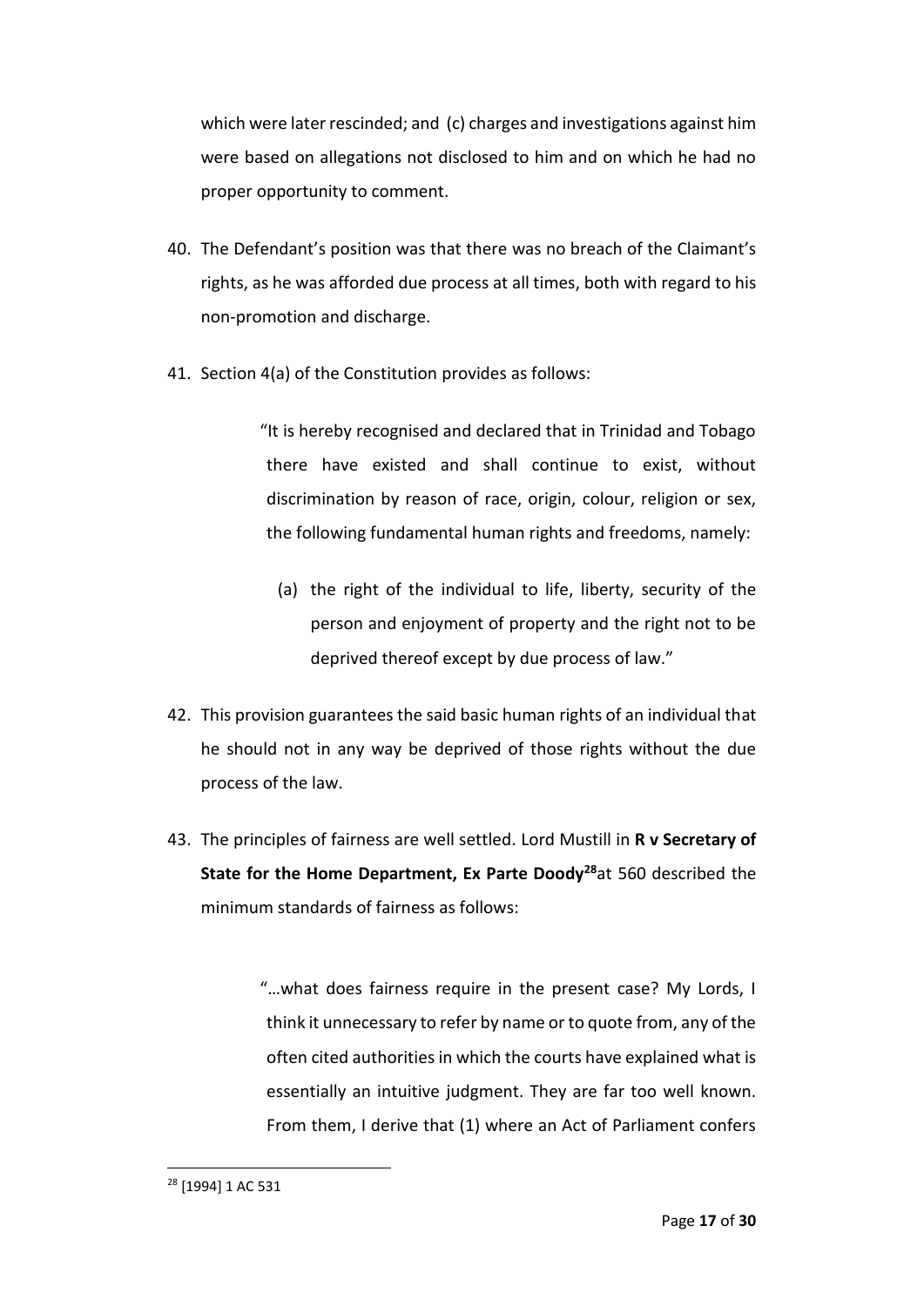an administrative power there is a presumption that it will be exercised in a manner which is fair in all the circumstances. (2) The standards of fairness are not immutable. They may change with the passage of time, both in general and in their application to decisions of a particular type. (3) The principles of fairness are not to be applied by rote identically in every situation. What fairness demands is dependent on the context of the decision, and this is to be taken into account in all its aspects. (4) An essential feature of the context is the statute which creates the discretion, as regards both its language and the shape of the legal and administrative system within which the decision is taken. (5) Fairness will very often require that a person who may be adversely affected by the decision will have an opportunity to make representations on his own behalf either before the decision is taken with a view to producing a favourable result; or after it is taken, with a view to procuring its modification; or both. (6) Since the person affected usually cannot make worthwhile representations without knowing what factors may weigh against his interests, fairness will very often require that he is informed of the gist of the case which he has to answer."

- 44. In my opinion, there was no inordinate delay in the sending of the recommendation for the Claimant's promotion to the COTTR. Based on the Claimant's evidence the period between his recommendation for promotion and the time when it was forwarded to the COTTR was four months.
- 45. However, the said recommendation of the Claimant's promotion was subject to several prerequisites being satisfied, one of which was that there was a vacancy and the Claimant was aware of these prerequisites as he referred to them in the Claimant's Affidavit. Lt Col Gomez set out the process for promotion at paragraphs 10 and 11 of the Gomez Affidavit as: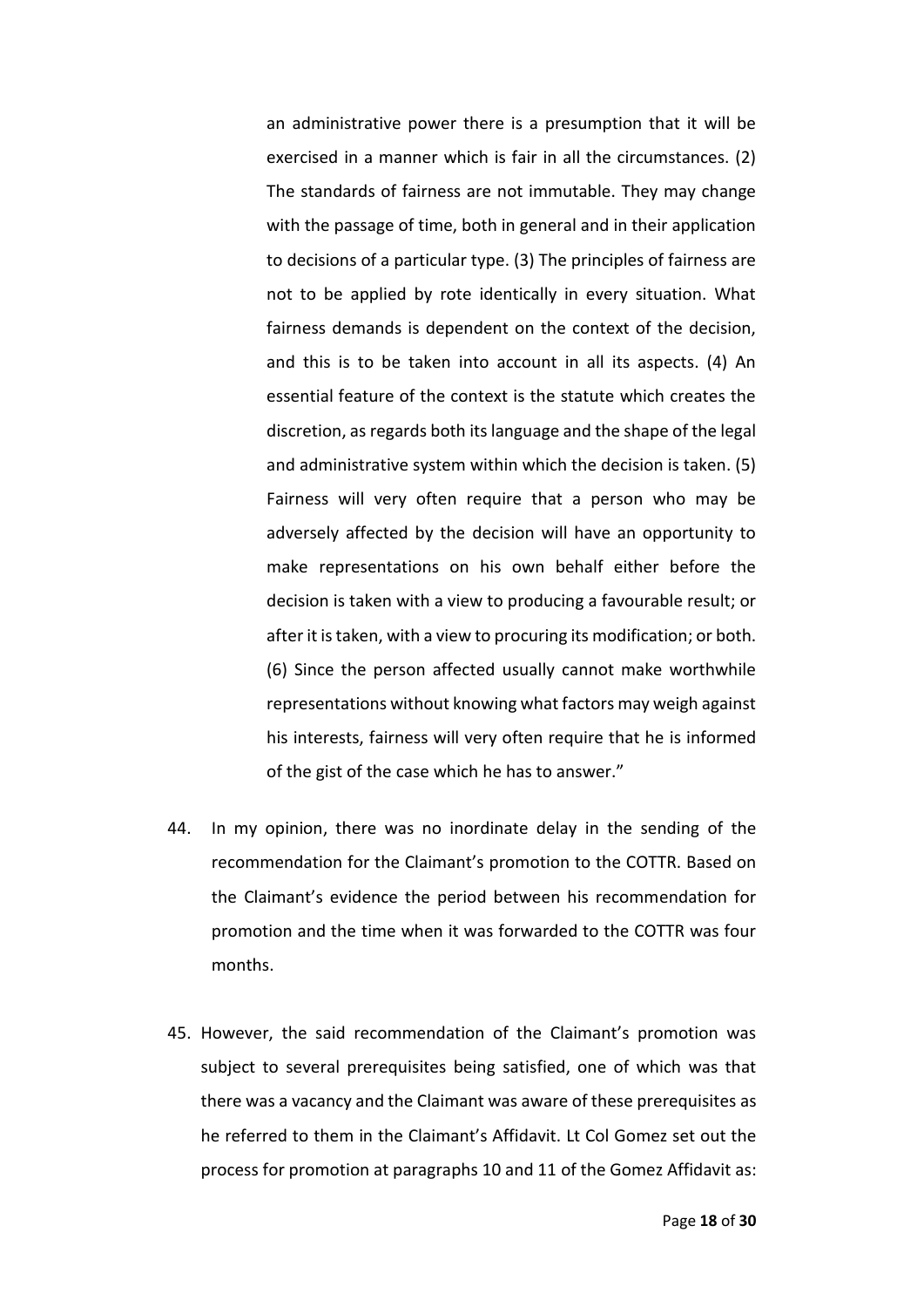- "10. …The process is that when a letter of recommendation is forwarded to the Chief of Defence Staff, it is then forwarded to the Commandant, which is then forwarded to the Commanding Officer of the Trinidad and Tobago Regiment ("COTTR") for considerations taking into account all considerations, including seniority and vacancy.
	- 11. It is important to note that a recommendation is only one part of the process that goes towards a promotion. To be recommended for promotion, service person has to be in good standing and seniority, as well as the existence of a vacancy, would also be considered. At the time of my letter of recommendation, the Claimant was in good standing as there were no reports made against him nor had he received any reprimands or disciplinary awards, and therefore there was nothing precluding me from making a recommendation. However, this recommendation did not guarantee promotion to the next higher rank.
- 46. Lt Col Singh also stated at paragraph 8 of the Singh Affidavit that:

"The Chief of Defence Staff is responsible for promoting all personnel in the Regiment. The person who advises the Chief of Defence Staff is the Commanding Office of the Regiment ("COTTR"). This is why the letter of recommendation was sent to the COTTR for review. The COTTR will then discuss the recommendations at COTTR conferences on recommendations."

47. The report of Lt Col Singh<sup>29</sup> demonstrated that although there was no objection to the Claimant's recommendation for promotion, the CDS required advice on the availability of a vacancy<sup>30</sup>. This position was

1

<sup>&</sup>lt;sup>29</sup> Attached as "A.S.1" to the Singh Affidavit

<sup>&</sup>lt;sup>30</sup> See page 2 of the report of Lt. Col. Singh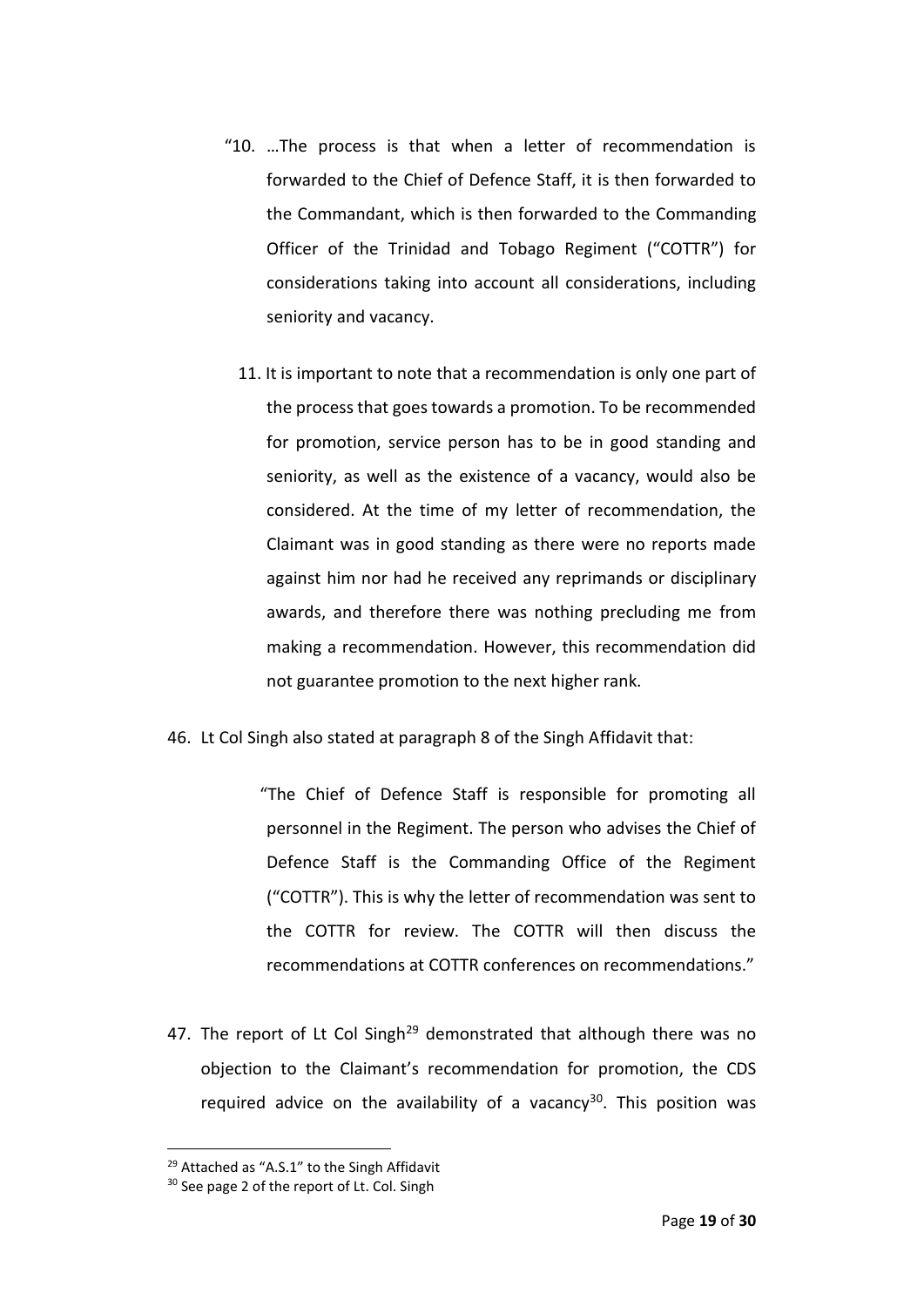supported by exhibits "T.M.3" and "T.M.4" of the Claimant's Affidavit, which showed that in addition to a vacancy being available, the CDS had to consider whether the other prerequisites for promotion had been met and the position on the seniority roster. Although the Claimant's evidence was that Lt Col Gomez stated that he would recommend him for the position of Superintendent Clerk, the Gomez Affidavit deposed that he could only recommended the Claimant for promotion to the position of Staff Sergeant. However, there was no evidence from the Claimant that there was a vacancy for the position he was recommended for by Lt Col Gomez.

- 48. With respect to the charges which were laid against the Claimant, the evidence of the Metivier Affidavit did not support the Claimant's assertion that the Defendant failed to follow due process with respect to the charges. Lt Col Metivier explained in the Metivier Affidavit that during the period February 2016 to July 2016, he held the rank of Major and the position of Commandant at the TTDF Headquarters. He asserted that he first became aware of charges relative to the Claimant in February 2016, when they were still ongoing and pending investigations. Based on the reports received from Captain Byron (Captain Pran) and Petty Officer Alleyne, it had been alleged that the Claimant had been altering his pay slips without the requisite authorization, in order to obtain job letters that would cause him to gain favourable consideration from financial institutions.
- 49. Lt Col Metivier denied the Claimant's version of events and asserted that the Claimant was instructed to report for Commandant Orders on 29 June 2016, in respect of the twenty-six (26) charges that were being laid against him. On the said date, he read out the charges and his corresponding findings of "guilty" to the Claimant, who was given an opportunity to answer each charge separately. However, the Claimant offered no evidence in his defence; he did not attempt to explain that the allegations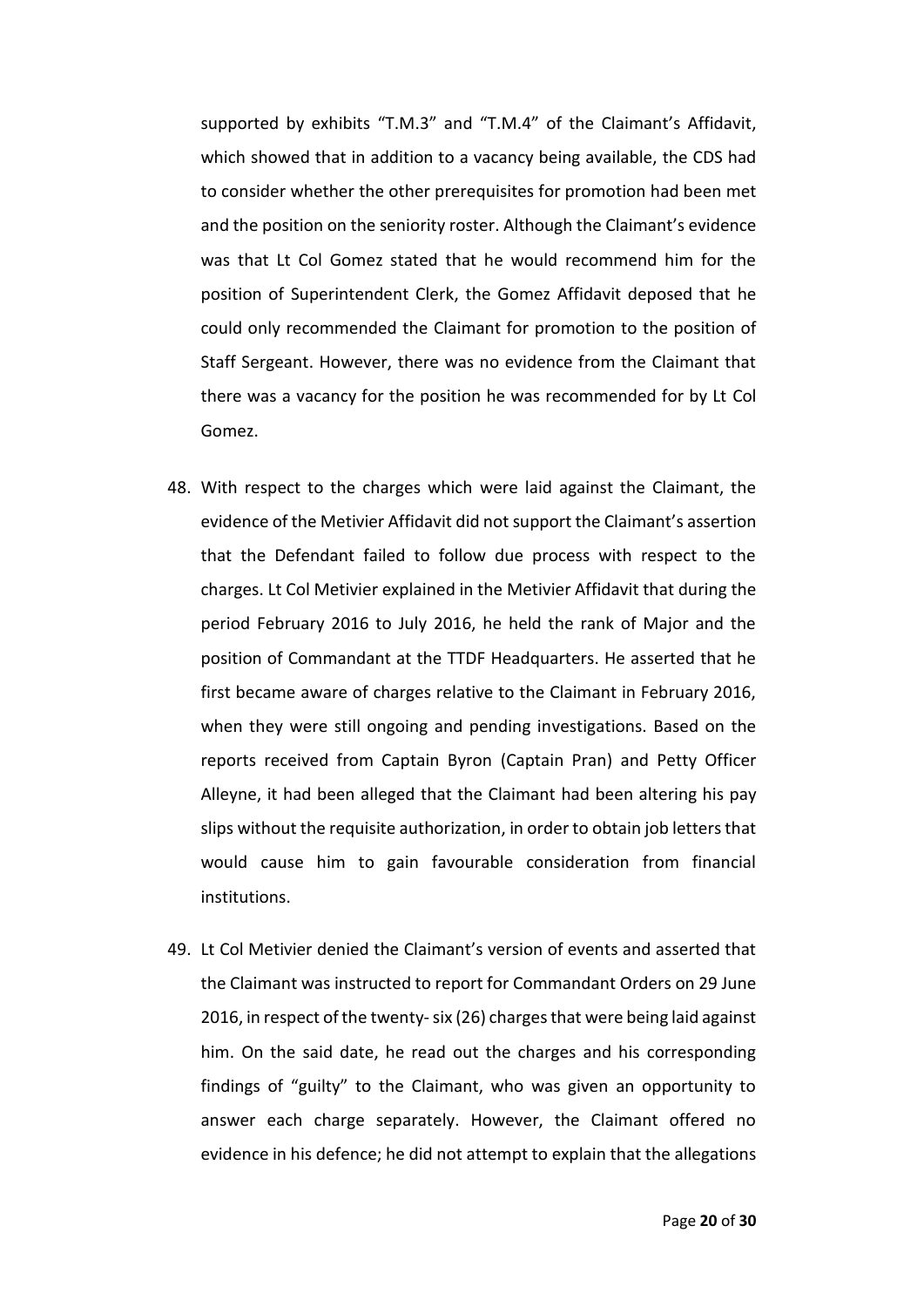made against him held no evidential basis and were untrue; and he did not request the identity of the individual who investigated the charges. The Claimant was then asked whether he would accept the award or wished to be tried before a Court Marshall and he indicated his acceptance of the award. He was then severely reprimanded with six months' probation and informed that he would be recommended for a reduction in rank.

- 50. Although the Metivier Affidavit gave a different version of what transpired at the Commandant hearing on 29 June 2016, the Claimant did not seek permission to cross-examine him to discredit his version of the hearing. I, therefore, accept the version as set out in the Metivier Affidavit and in accepting it I am satisfied that the process was fair, as the Claimant was informed of the charges and he was given the opportunity to present his response.
- 51. The Defendant's evidence on the Claimant's treatment after he was reprimanded was set out in the Metivier Affidavit. It stated that Lt Col Metivier wrote to the COTTR by letter dated 1 July 2016 recommending the Claimant for discharge and informing the COTTR that the Claimant had requested that consideration be extended to him, so that he may be allowed to serve on the TTDF until the completion date of his service. He also had an informal conversation with Lt Col Sealy in respect of same, where it was discussed that due to the Claimant's age and the short amount of time that he had left to serve, he may be allowed to serve out his natural time and be discharged on the ground of completed service. In my opinion, Lt Col Metivier's position appears to be accurate, as the Claimant did not dispute that he was allowed to serve out his natural time and that he was discharged on the ground of completed service.
- 52. I accept that the learning in **Myron Rudder and anor v The Attorney General of Trinidad and Tobago<sup>31</sup>** established that money owing to an

<sup>31</sup> CV2012-05129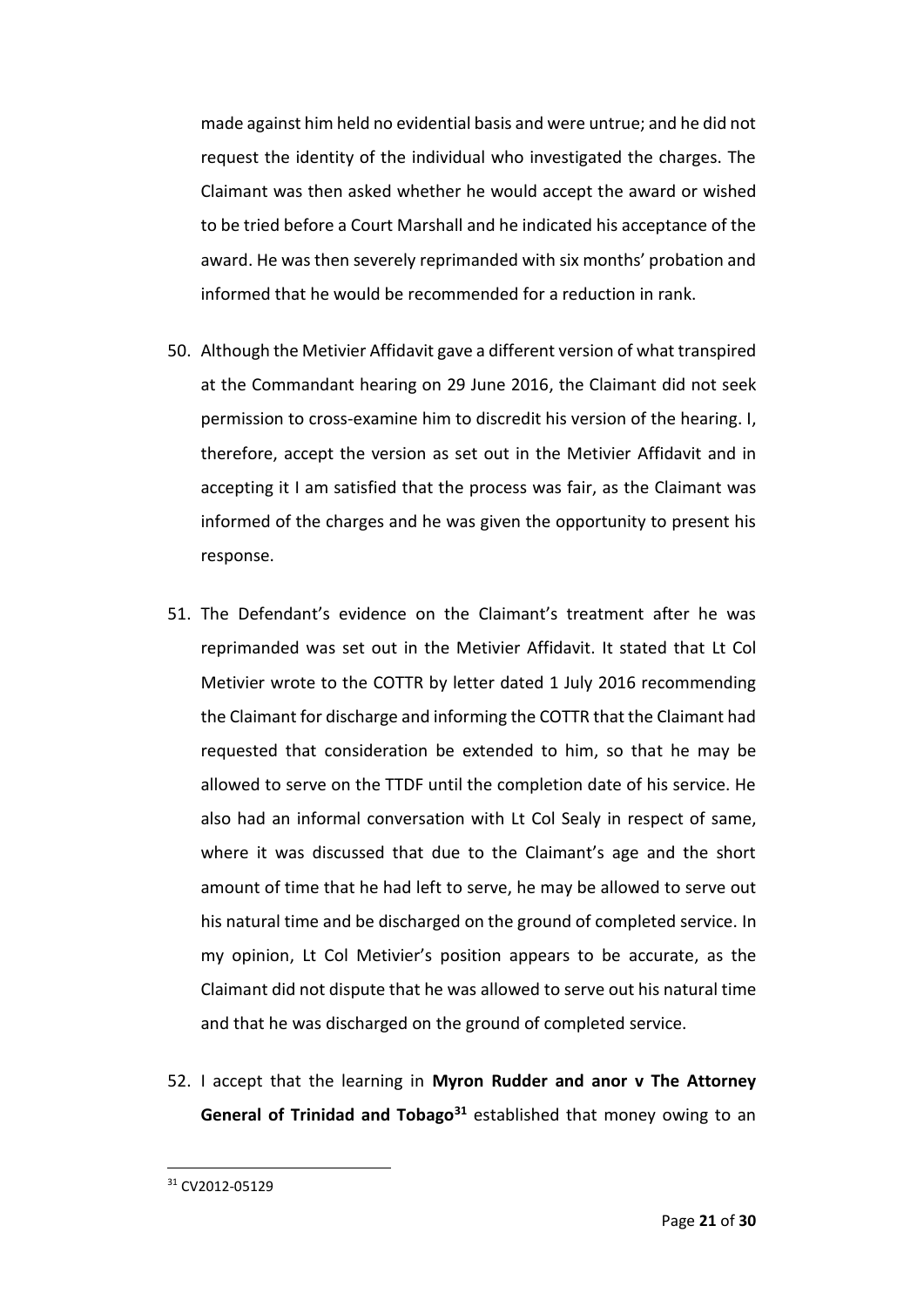individual is an example of such property under section 4(a) of the Constitution. However, the Claimant did not establish that money was owning to him and that he was deprived of it without due process.

53. Having found that there was no delay in the forwarding of the recommendation for the Claimant's promotion, the recommendation was not the only criteria which was material in determining promotion and that the Claimant was treated fairly with respect to the charges against him, I am of the opinion that the Claimant was not denied the opportunity to be promoted and that there was no breach of section 4(a) of the Constitution. In this regard, the Claimant was not deprived of his right to enjoyment of property without due process of law.

**WHETHER THE CLAIMANT'S RIGHT TO EQUALITY BEFORE THE LAW AND PROTECTION OF THE LAW AS GUARANTEED TO HIM BY SECTION 4(b) OF THE CONSTITUTION WAS BREACHED AS A RESULT OF THE DEFENDANT'S FAILURE TO OFFER THE CLAIMANT A PROMOTION TO A HIGHER OFFICE.**

- 54. The Claimant contended that his right under section 4(b) of the Constitution was breached as there was an inordinate delay in the recommendation reaching the desk of the COTTR; the decision to withhold his promotion was based on unfairly laid charges that had been rescinded; and the decision to withhold his promotion was based on charges that were not disclosed to the Claimant and on which he had no proper opportunity to comment.
- 55. Section 5(2) (e) of the Constitution states:
	- "5 (2) Without prejudice to subsection (1), but subject to this Chapter and to section 54, Parliament may not —
		- (d) deprive a person of the right to a fair hearing in accordance with the principles of fundamental justice for the determination of his rights and obligations."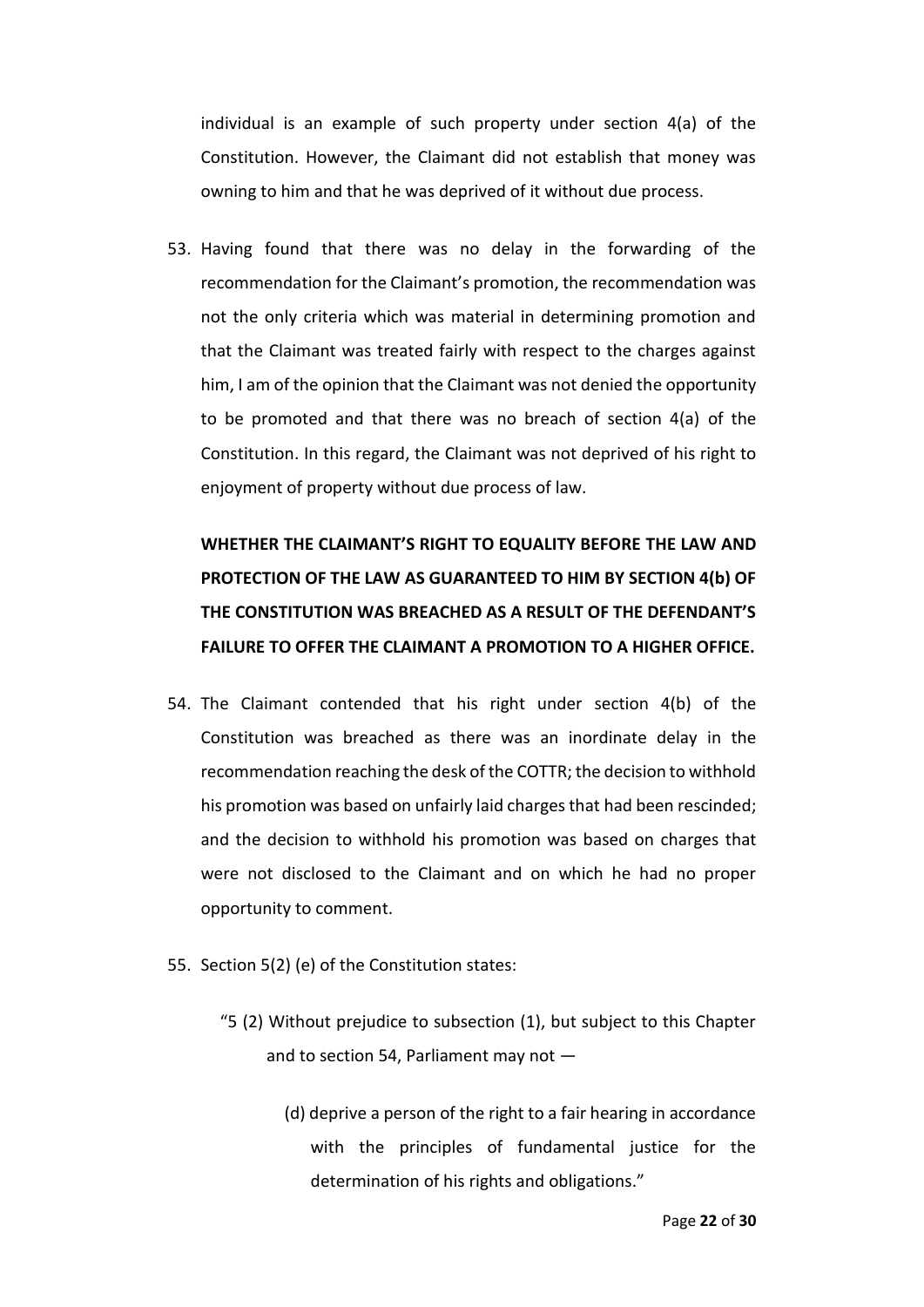56. It is settled law that section 5 (2) (e) does not give an individual separate constitutional rights as they are particulars of the section 4(b) right to protection of the law<sup>32</sup>. Mendonca JA in The Attorney General of **Trinidad and Tobago v Dion Samuel<sup>33</sup>** explained this position at paragraph 24 where he stated:

> "However, as Mr. Martineau correctly acknowledged, Section 5(2)(e) is not entirely without relevance as it serves to inform the content of the right to protection of the law (see Thornhill v Attorney General of Trinidad and Tobago [1981] AC 61, 70). It is now well settled that the right to protection of the law includes a right to a fair hearing by courts and other judicial bodies. As was noted by Lord Diplock in Ong Ah Chuan v Public Prosecutor [1981] AC 648, 670 para G:

"…a Constitution founded on the Westminster model and particularly in that part of it that purports to assure to all individual citizens the continued enjoyment of fundamental liberties or rights, references to "law" in such contexts as "in accordance with law", "equality before the law", "protection of the law" and the like, in their Lordships' view, refer to a system of law which incorporates those fundamental rules of natural justice that had formed part and parcel of the common law of England that was in operation in Singapore at the commencement of the Constitution."

That applies equally to the Constitution of Trinidad and Tobago …"

1

<sup>&</sup>lt;sup>32</sup> Lord Diplock in Thornhill v Attorney General of Trinidad and Tobago [1981] AC 61, 70

<sup>33</sup> Civil Appeal No: P-181 of 2013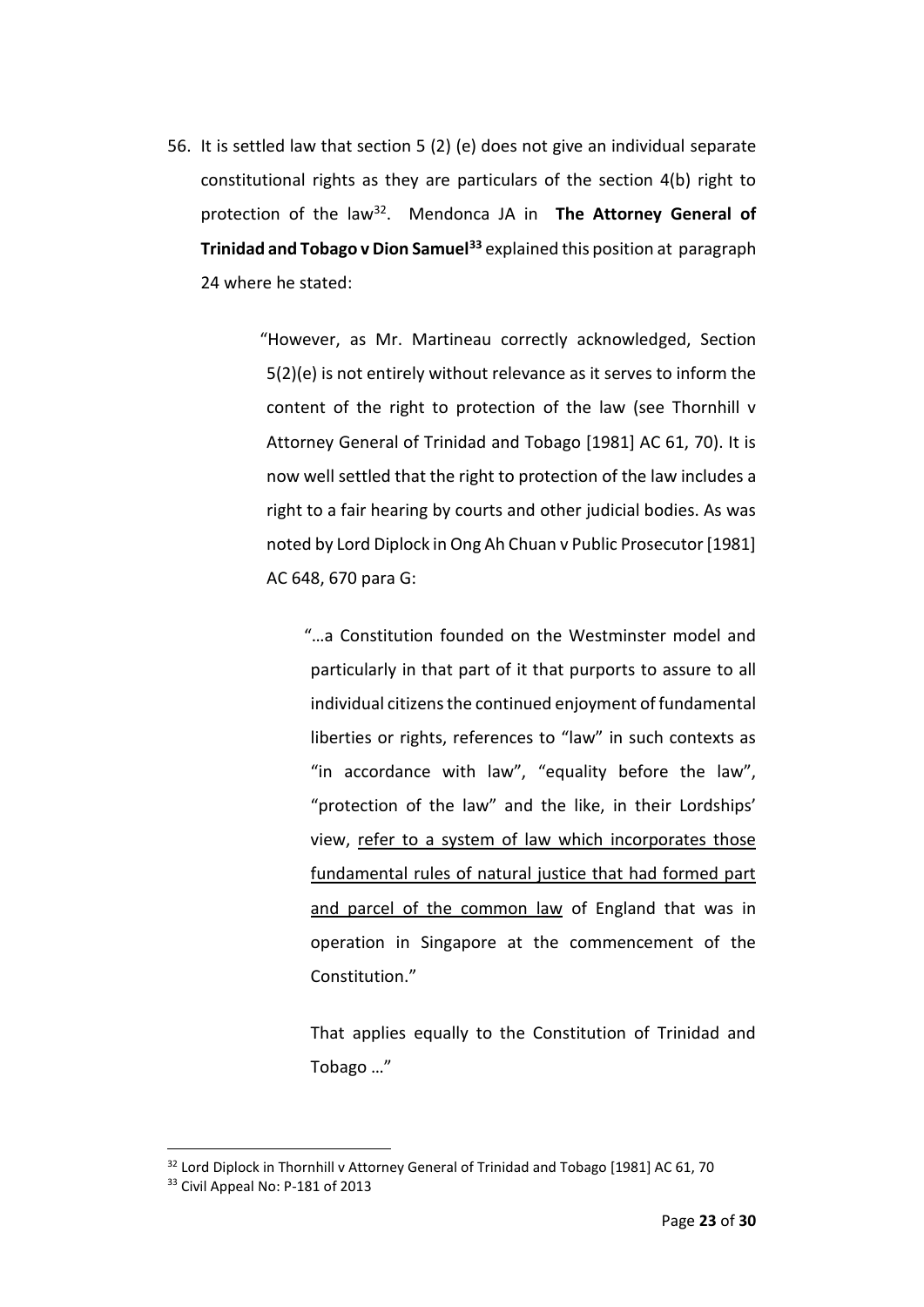57. Jamadar J (as he then was) in **Sanatan Dharma Maha Sabha of Trinidad and Tobago and others v The Attorney General of Trinidad and Tobago**, **34** described the protections afforded under section 4 (b) of the Constitution at pages 57-58 as:

> "… "equality before the law" and "the protection of the law" [4(b)] encompass both the negative concept that "no person is above the law" and the positive concept that all persons have an inalienable right to enjoy their constitutional rights and freedoms, unrestrained except by equal and impartial laws and provided the same are reasonably justifiable in a democratic society [section 13(1) of the Constitution].

V.G. Ramachandran in his text 'Fundamental Rights and Constitutional Remedies' (discussing the scope of Article 14 of the Indian Constitution – at page 212) states the position as follows:

No individual or groups of individuals should have differential or preferential treatment over other individuals or groups of individuals similarly circumstanced and with equal qualifications.

Thus, a complainant must show that he/she has suffered some form of differential treatment or disadvantage, by reason say of one of the personal characteristics in the general nondiscrimination prohibition. This differential treatment or disadvantage may be direct or indirect. For example, a law which results in preferential treatment of a group by reason of religion, in comparison to others similarly circumstanced, with the effect that those others experience some disadvantage, could amount to discrimination by reason of religion and a breach of the protection of the law aspect of the 4(b) equality provision [which

<sup>34</sup> H.C.A. No. CV. S. 2065/2004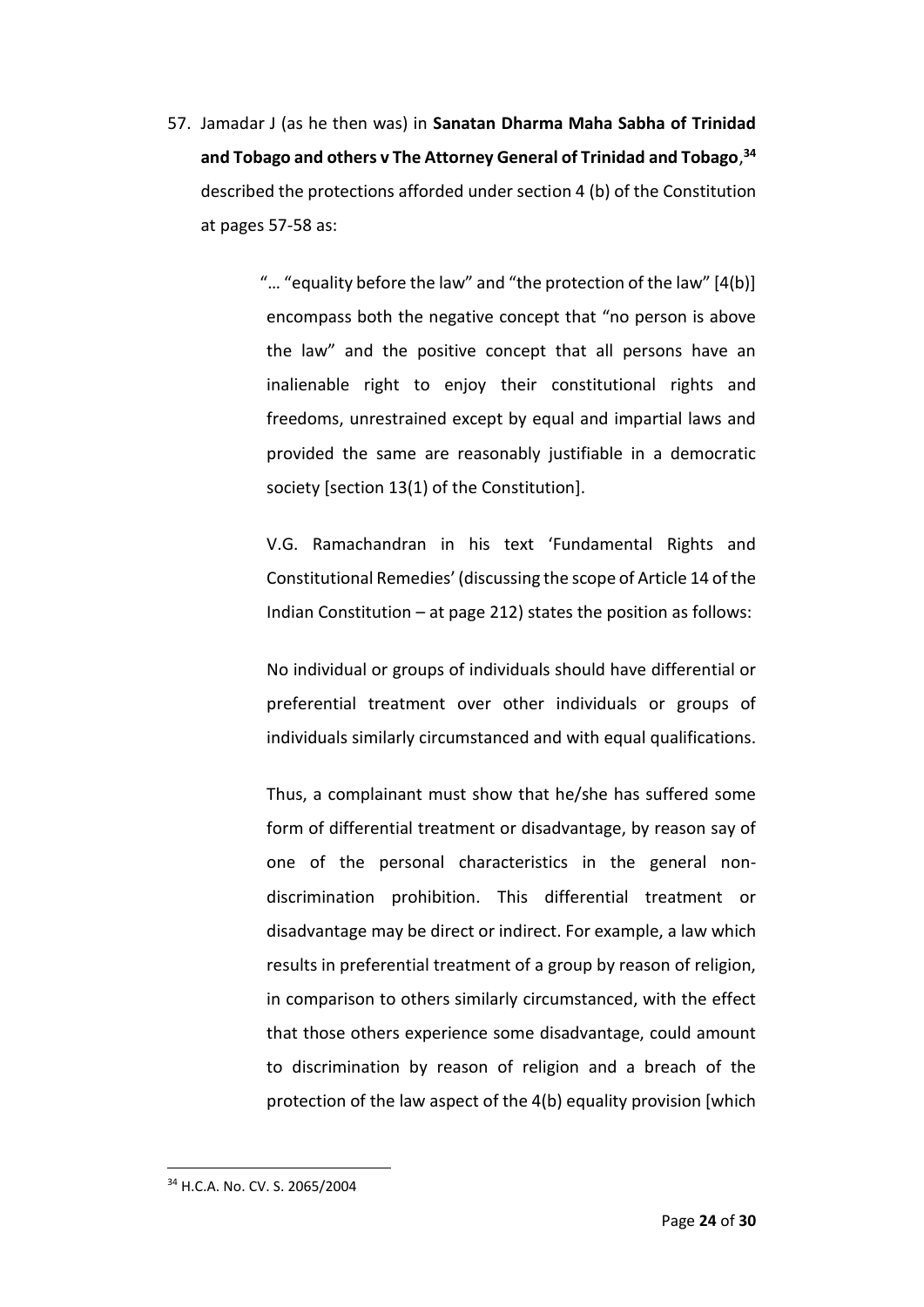is accentuated given the constitutional right to enjoy freedom of religious belief and observance – section 4(h)]."

58. In my opinion, there was no breach of the Claimant's right under section 4 (b) of the Constitution as there was no evidence from the Claimant that he was treated differently from other persons or that the Defendant had applied laws and regulations differently to him so as to prevent his promotion.

**WHETHER THE CLAIMANT'S RIGHT TO EQUALITY OF TREATMENT FROM ANY PUBLIC AUTHORITY IN THE EXERCISE OF ANY FUNCTIONS AS GUARANTEED TO HIM BY SECTION 4(d) OF THE CONSTITUTION WAS BREACHED AS A RESULT OF THE DEFENDANT'S FAILURE TO OFFER THE CLAIMANT A PROMOTION TO A HIGHER OFFICE.**

59. A Claimant who alleges unequal treatment must provide cogent evidence that he has been or would be treated differently from similarly circumstanced persons described as actual or hypothetical comparators<sup>35</sup>. One of the leading authorities on section 4(d) of the Constitution is the Privy Council judgment of **Mohanlal Bhagwandeen v The Attorney General of Trinidad and Tobago**<sup>36</sup> where Lord Carswell stated at paragraph 18:

> "A claimant who alleges inequality of treatment or its synonym discrimination must ordinarily establish that he has been or would be treated differently from some other similarly circumstanced person or persons, described by Lord Hutton in Shamoon v Chief Constable of the Royal Ulster Constabulary [2003] 2 All ER 26 at paragraph 71 as actual or hypothetical comparators...the comparison must be such that the relevant

<sup>35</sup> Boodoosingh J (as he then was ) in CV 2011-02619 Dr Trevor Anatol v North Central Regional Health Authority

<sup>36</sup> [2004] UKPC 21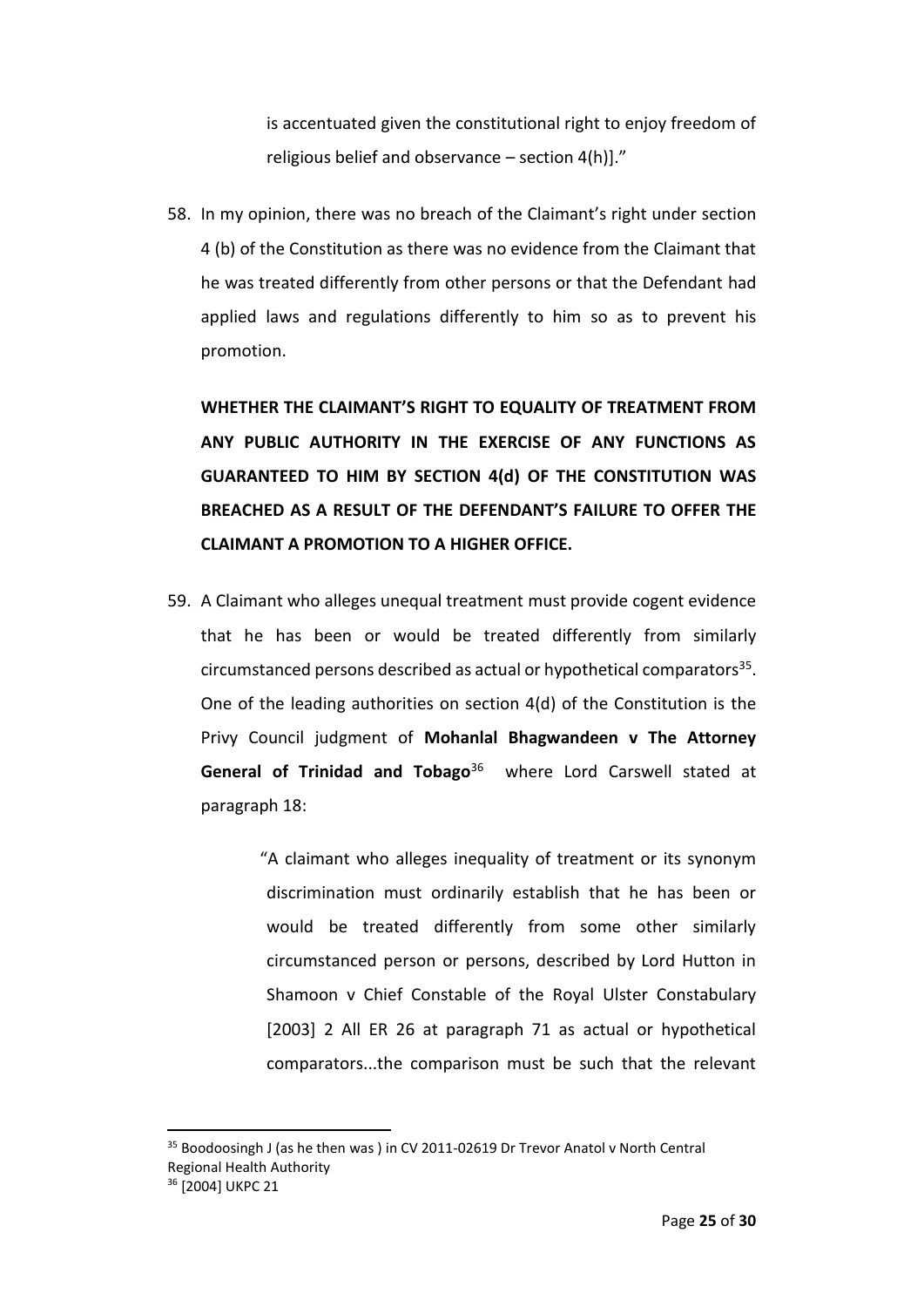circumstances in the one case are the same, or not materially different, in the other."

- 60. At paragraph 24 of the Privy Council judgment in **Annissa Webster and ors v the Attorney General of Trinidad and Tobago**, <sup>37</sup> Lady Hale summarized the current approach to section 4(d) of the Constitution as:
	- "24. The current approach to section 4(d) of the Constitution of Trinidad and Tobago may therefore be summarised as follows:
		- (1) The situations must be comparable, analogous, or broadly similar, but need not be identical. Any differences between them must be material to the difference in treatment.
		- (2) Once such broad comparability is shown, it is for the public authority to explain and justify the difference in treatment.
		- (3) To be justified, the difference in treatment must have a legitimate aim and there must be a reasonable relationship of proportionality between the means employed and the aim sought to be realised.
		- (4) Weighty reasons will be required to justify differences in treatment based upon the personal characteristics mentioned at the outset of section 4: race, origin, colour, religion or sex.
		- (5) It is not necessary to prove mala fides on the part of the public authority in question (unless of course this is specifically alleged).
- 61. In my opinion, the Claimant failed to establish his claim for inequality of treatment as there was no evidence from him of any comparators who

**<sup>.</sup>** <sup>37</sup> [2015] UKPC 10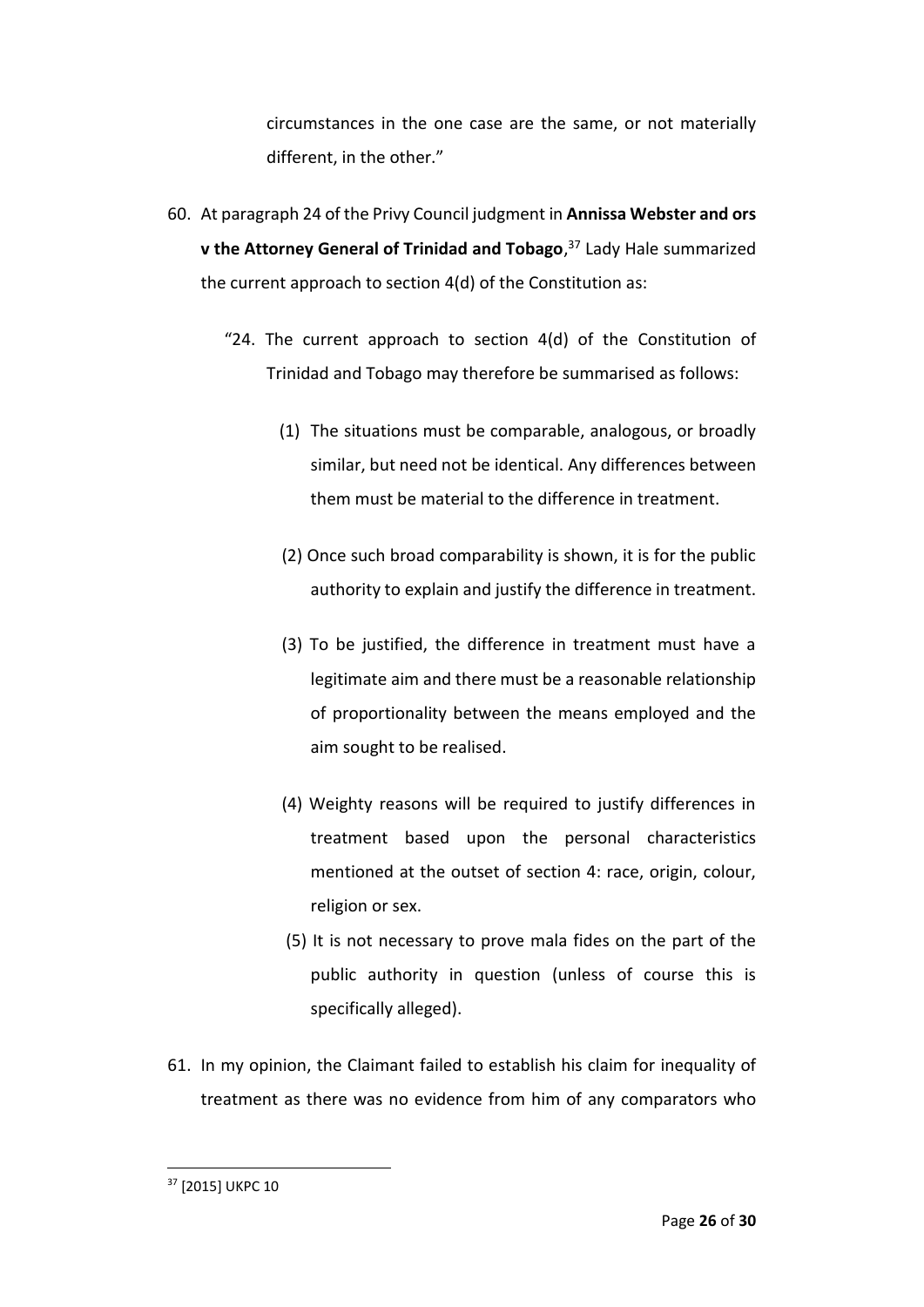were similarly circumstanced and treated differently; there was no evidence of discrimination; and he failed to illustrate that a hypothetical comparator in these circumstances would have been treated differently and given a promotion, namely, that an officer with charges and a finding of guilt would still be held in good standing to be promoted.

**WHETHER THE DEFENDANT DEPRIVED THE CLAIMANT OF A LEGITIMATE EXPECTATION TO BE PROMOTED IN ACCORDANCE WITH THE SETTLED PRACTICE OF PROMOTIONS OF OTHER PERSONS IN SIMILAR CIRCUMSTANCES.**

- 62. It was contended on behalf of the Claimant that his legitimate expectation to be promoted cannot be divested from the procedurally unfair practices of the Defendant; the Defendant caused him to attend a promotion ceremony along with others and at that point indicated that he was being charged and not promoted; and the Defendant's inability to clearly articulate and proffer justifiable charges against the Claimant has not removed the right that the Claimant should have been promoted.
- 63. The Defendant submitted that the claim for a declaration for deprivation of legitimate expectation should not be entertained, as the issue of legitimate expectation is only considered in claims that involve a judicial review action and the Claimant is attempting to sneak in a judicial review ground when he failed to do so within the statutory timeframe. In any event, the Claimant cannot succeed in a claim for deprivation of legitimate expectation in the circumstances of this case as he has produced no evidence of any promise that he would be promoted.
- 64. Lord Neuberger in the Privy Council decision of **United Policyholders Group v The Attorney General of Trinidad and Tobago<sup>38</sup>** repeated the principles of legitimate expectation. He stated at paragraphs 37 and 38:

<sup>38</sup> [2016] UKPC 17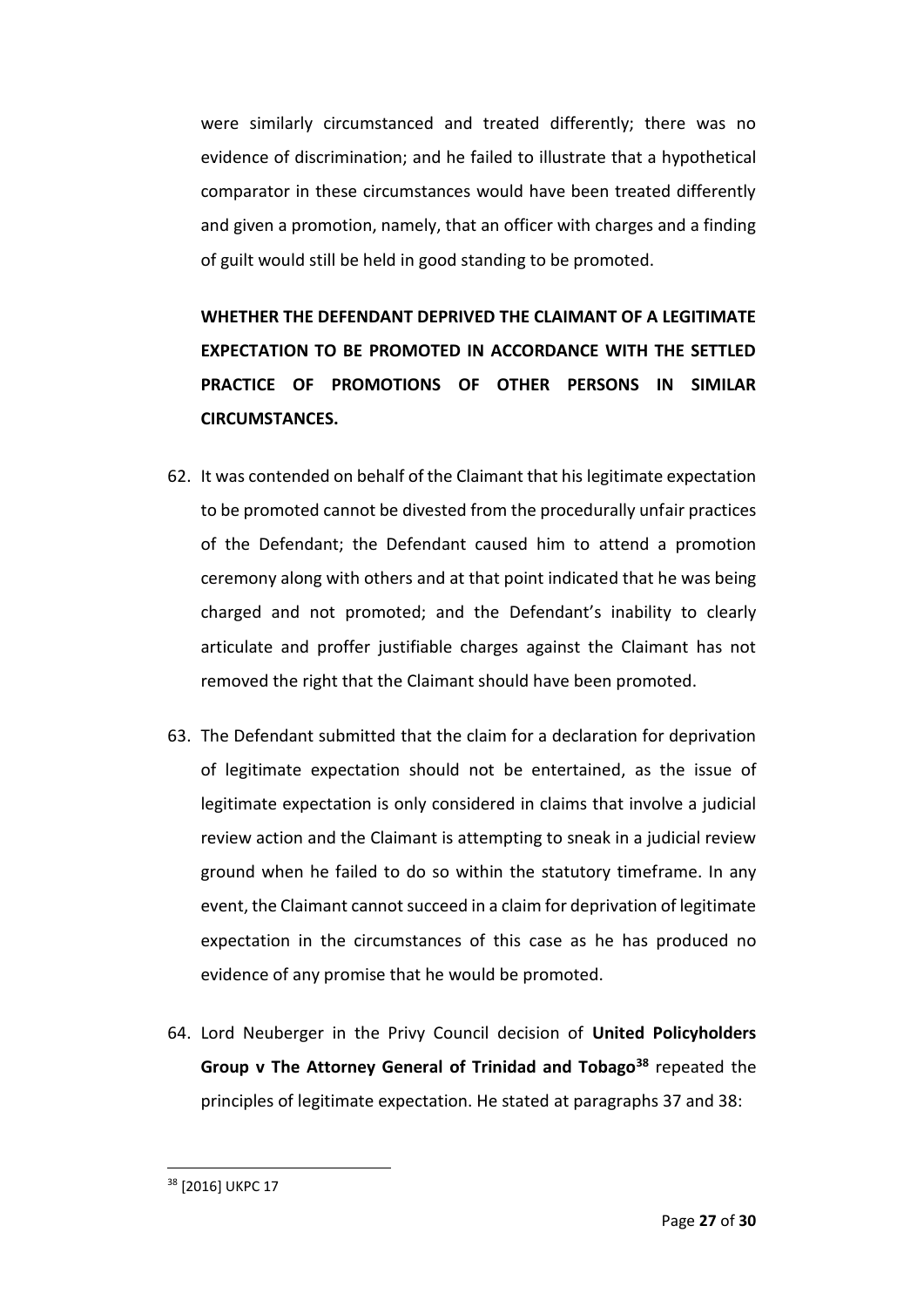"In the broadest of terms, the principle of legitimate expectation is based on the proposition that, where a public body states that it will do (or not do) something, a person who has reasonably relied on the statement should, in the absence of good reasons, be entitled to rely on the statement and enforce it through the courts. Some points are plain. First, in order to found a claim based on the principle, it is clear that the statement in question must be "clear, unambiguous and devoid of relevant qualification", according to Bingham LJ in R v Inland Revenue Comrs, Ex p MFK Underwriting Agents Ltd [1990] 1 WLR 1545, 1569, cited with approval by Lord Hoffmann in R (Bancoult) v Secretary of State for Foreign and Commonwealth Affairs (No 2) [2009] AC 453, para 60 ...

Secondly, the principle cannot be invoked if, or to the extent that, it would interfere with the public body's statutory duty  $-$  see e.g. Attorney General of Hong Kong v Ng Yuen Shiu [1983] 2 AC 629, 636, per Lord Fraser of Tullybelton. Thirdly, however much a person is entitled to say that a statement by a public body gave rise to a legitimate expectation on his part, circumstances may arise where it becomes inappropriate to permit that person to invoke the principle to enforce the public body to comply with the statement. This third point can often be elided with the second point, but it can go wider: for instance, if, taking into account the fact that the principle applies and all other relevant circumstances, a public body could, or a fortiori should, reasonably decide not to comply with the statement."

65. The burden of proving the legitimacy of the expectation initially rests on the Claimant. Once the Claimant has proven the elements, the onus is shifted to the Defendant to justify the frustration of the legitimate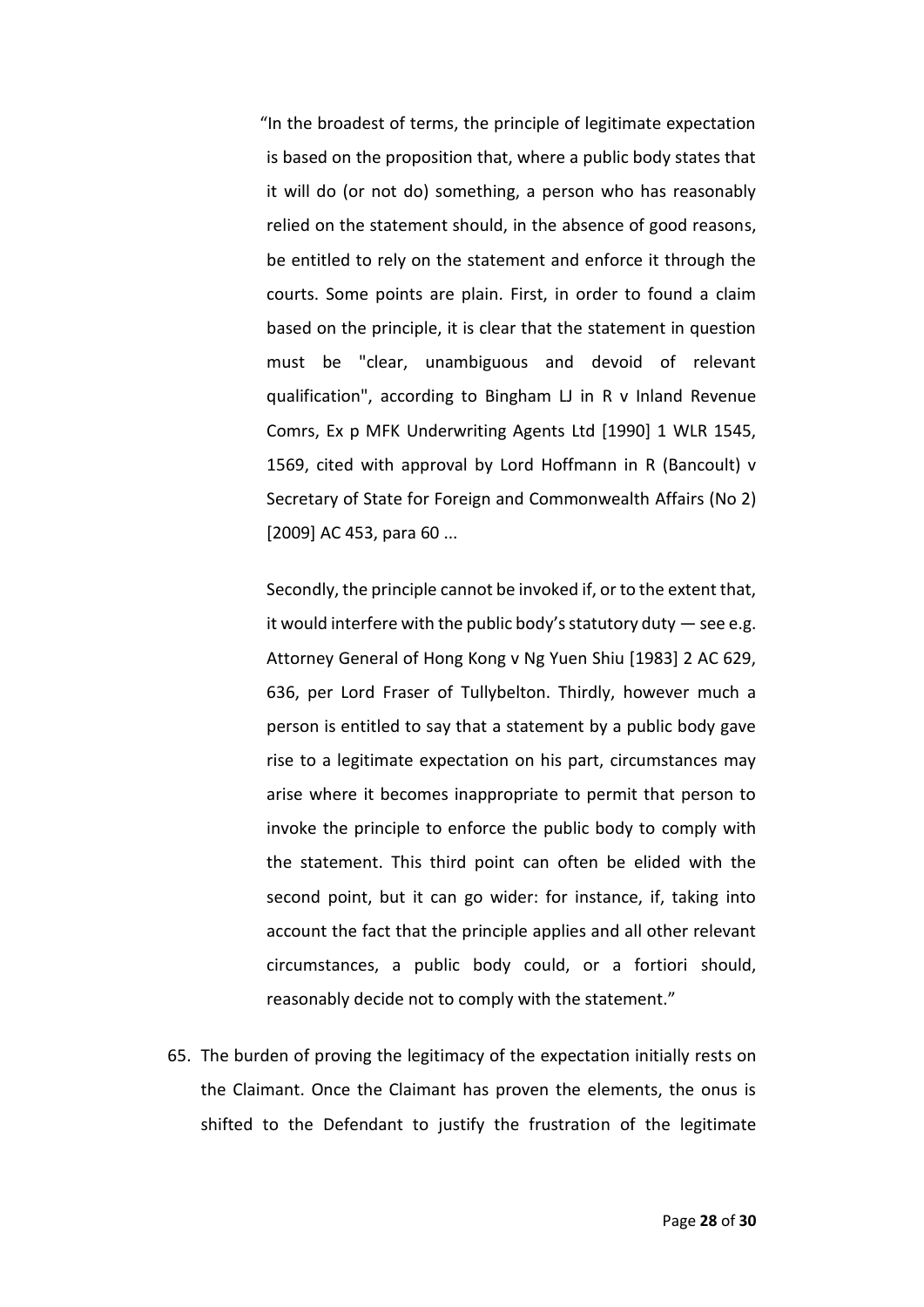expectation. The Privy Council judgment in **Francis Paponette v The Attorney General<sup>39</sup>** described the position at paragraph 37 as:

> "The initial burden lies on an applicant to prove the legitimacy of his expectation. This means that in a claim based on a promise, the applicant must prove the promise and that it was clear and unambiguous and devoid of relevant qualification. If he wishes to reinforce his case by saying that he relied on the promise to his detriment, then obviously he must prove that too. Once these elements have been proved by the applicant, however, the onus shifts to the authority to justify the frustration of the legitimate expectation. It is for the authority to identify any overriding interest on which it relies to justify the frustration of the expectation. It will then be a matter for the court to weigh the requirements of fairness against that interest."

66. The Claimant's evidence was that he was assured by Lt Col Gomez that he would be recommended for rapid promotion to Superintendent Clerk due to the pending retirement of Warrant Officer WO1 Lochan and he proceeded on leave for 90 days, from February 2014 to May 2014. However, Lt Col Gomez disputed that he made any such promise to the Claimant. He deposed at paragraph 9 of the Gomez Affidavit that:

> "I did have a discussion with the Claimant about making a recommendation for his promotion, however I was not in any position to promise or assure him that he would be recommended for rapid promotion to the post of Superintendent Clerk. I could not guarantee any service person that he would be promoted to the Superintendent Clerk position. It is important to note that this is the highest Non Commissioned Officer (NCO) appointment in the Logistics and Finance Department and carries

<sup>39</sup> (2010) UKPC 32